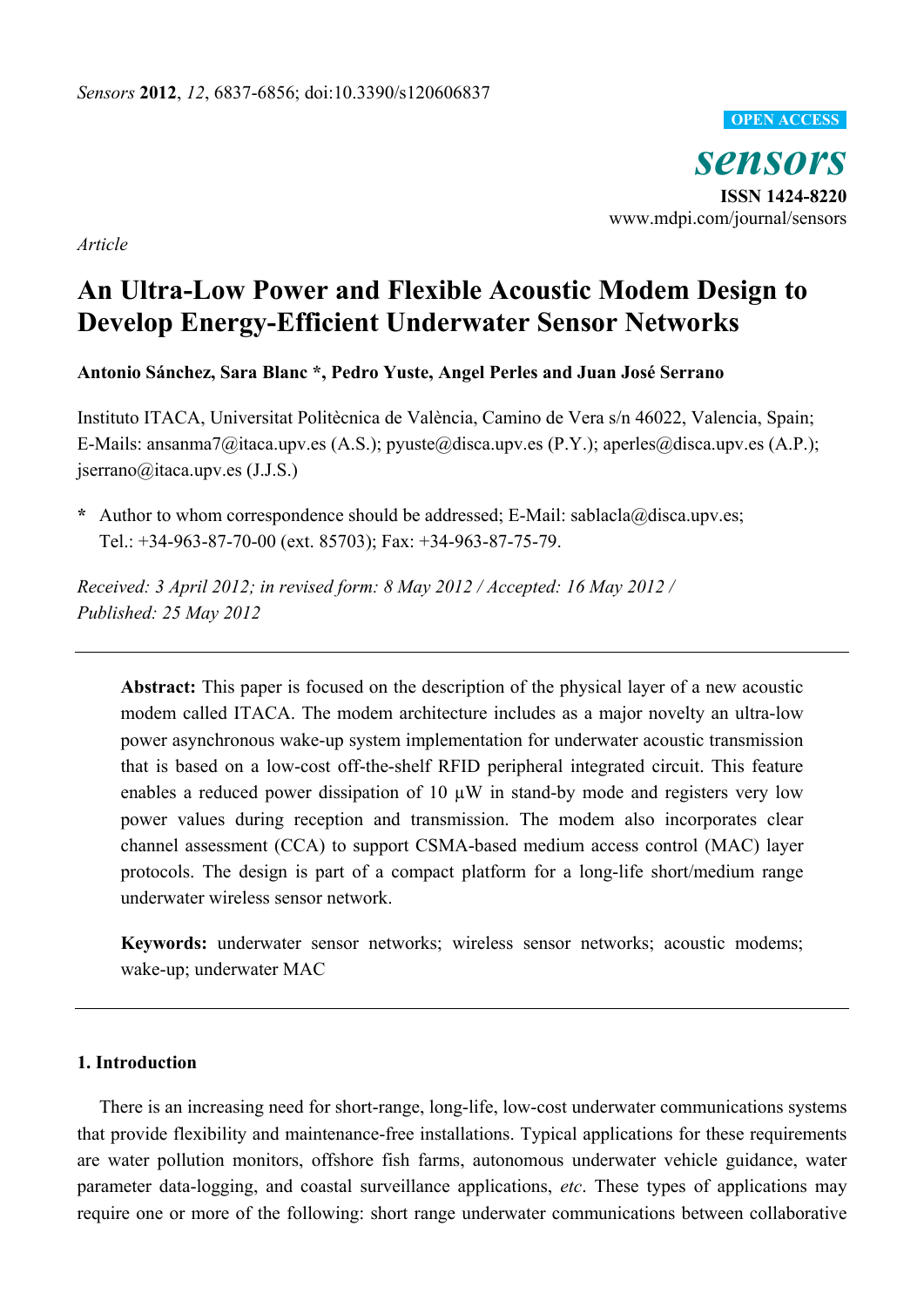devices; short/medium range communications between sea bottom and surface; and longer range communications between the site and land. In these applications it is often desirable to eliminate or reduce the number of wires and connectors to a minimum to reduce cost and maintenance and increase reliability.

There are important research projects on wireless sensor networks in marine environments such as [1–3], or for relevant ecosystems [4,5], and these point to the need for specific systems for environmental monitoring of water parameters in lakes, bays, ports, seas, and oceans.

Practical solutions mainly use floating buoys with sensors attached to data bus cables for vertical measure profiling; and buoy wireless communication is achieved aerially using ISM frequency bands as in [6–10]. Although surface buoys are interesting, the development of underwater wireless sensor networks (UWSN) requires more flexible generic solutions using submerged or floating modems that can be adapted to many scenarios [11].

Acoustic communication is the current choice for distances over one meter when deploying a submerged sensor that communicates wirelessly. This approach offers greater reliability and range than radio frequency or optical alternatives [12]. An acoustic modem sensor, in the context given above, must be self-powered because replacement is difficult once deployed, and so an energy-efficient design is required to extend its life for months or even years.

Current difficulties in finding an adequate underwater acoustic modem prompted us to design a flexible, ultra-low power, low-cost modem whose architecture is focused on long-life submerged sensoring nodes and which supports energy efficient communication protocols. The modem, called ITACA [13], provides transmission of digital data using coherent-FSK at rates of 1 kbps with an 85 kHz carrier frequency. The modem only requires 11  $\mu$ W on stand-by and 24 mW in data reception mode—and this is currently the lowest reported power requirement. Range depends on transmission power. The objective is to reach short/medium distances with the lowest recorded power consumption, and in October 2011 a distance of 240 meters was experimentally achieved inside a small marina with a transmission power of 108 mW.

The proposal presented in this paper is focused on designing an aquatic physical platform in an energy-efficient way that enables the efficient development of upper communication layers by supporting additional RTC (Real Time Clock) asynchronous wake-up and clear channel assessment (CCA) detection using both carrier frequency detection and the RSSI level.

This paper is organized as follows. State-of-the-art related work is described in Section 2. Section 3 describes the acoustic modem architecture block-by-block. Section 4 discusses energy analysis while Section 5 concludes the paper.

#### **2. Related Work**

Although most terrestrial wireless sensor networks are based on electromagnetic wave propagation, the extrapolation of this technology to an underwater environment as shown in [14] is not promising due to the huge electromagnetic wave attenuation and, consequently, the high power level required to achieve acceptable transmission ranges between modems. A more interesting option in terms of price, power consumption, and network reliability is the use of acoustic modems.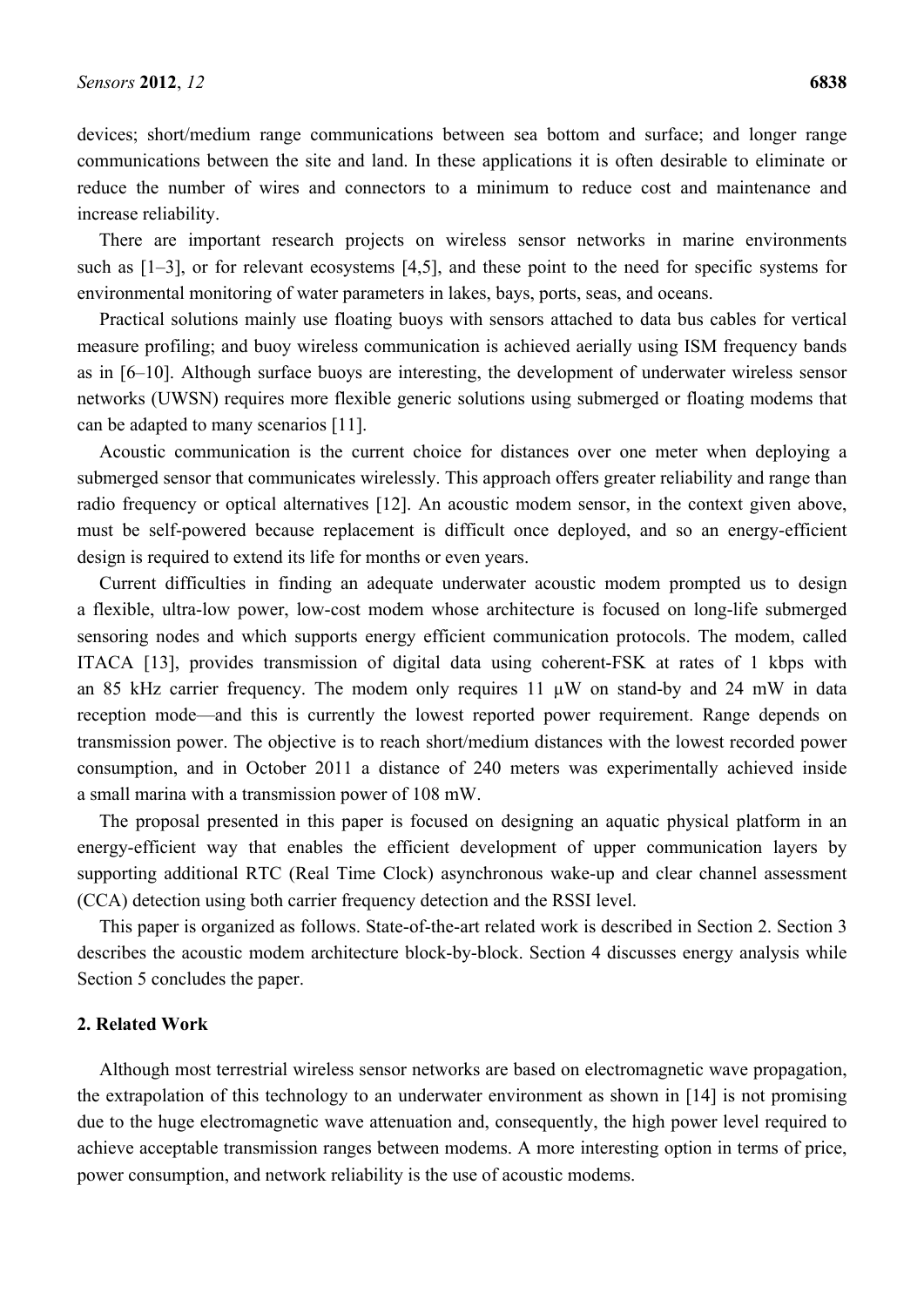Some approaches use common microphones and speakers to perform the conversion of electric signals into acoustic signals, and *vice versa* [15,16]. However, the efficiency of these transducers is quite low and an alternative should be explored to produce the conversion. The transduction from electrical energy to mechanical energy can be efficiently accomplished by piezoelectric materials such as those found in relatively cheap piezoelectric based echo-sounder devices.

Some alternatives have been explored to properly excite piezoelectric materials for effective acoustic communication [17]. However, an ultra-low consumption solution is still needed for a modem architecture to obtain a balance between cost, consumption, and medium range distance rates for both peer-to-peer connections and dense networks.

Communication over long link distances has already been achieved with modems, including commercial models such as the Tritech (up to 8 km) [18], the WHOI modem (1–10 km) [19], or UCSD (greater than 1 km) [20]. These modems can also be used for short or medium distances. However, their consumption is too high for deployment as reliable autonomous sensor networks using power supplied by small batteries for periods of months.

The lowest consumption is achieved in [21] and [22]. The development of energy efficient enhanced modems should take into consideration the physical layer and the medium access control (MAC) layer from the very early design stages. A modem whose physical layer consumes little, but which must support a complex or non-energy efficient MAC protocol loses all the benefits gained. For example, stand-by power consumption in modern microcontrollers can be very low. In more detail, 'sleep mode' reduces power consumption to a minimum by turning off the central processing unit (CPU) and attached peripherals. Therefore, exploring 'sleep mode' is an interesting approach for saving energy in underwater MAC policies. However, as messages cannot be sent or received by the wireless interface in sleep mode, the microcontroller needs to wake up and resume normal activity.

In this line of work, designs [21] and [22] present types of wake-up systems to maintain the microcontroller in sleep mode as often as possible. Strategies to wake-up (WU) a modem can be grouped into synchronous or asynchronous strategies. Synchronous WU strategies are based on timesharing and synchronization, while asynchronous WU strategies depend on external stimuli.

Synchronous WU strategies need very simple additional hardware. Time synchronization can be achieved by using a real-time clock or even a timer. This hardware is widely available and usually dissipates very little power—and is even integrated as an on-chip peripheral in several state-of-the-art microcontrollers. Synchronous WU strategies are based on the premise that two modems that want to communicate will switch on their wireless interfaces at the same time by keeping their corresponding internal clocks synchronized. WU time-driven protocols achieve energy efficiency through the accuracy of their clock synchronization. In event-driven communication, which starts when some specific event is recognized, a wireless interface tends to remain active more time than strictly needed to complete packet transmission. Generally speaking, synchronous WU strategies consume more energy than the minimum required to transmit or receive. For example, some researchers have compared the STEM synchronous WU strategy [23] with an asynchronous wake-up strategy [24].

Asynchronous wake-up modem consumption has been compared with the utopian lowest possible consumption level in [24] and [25] and the conclusions are that asynchronous WU systems are optimal for reaching this low consumption level.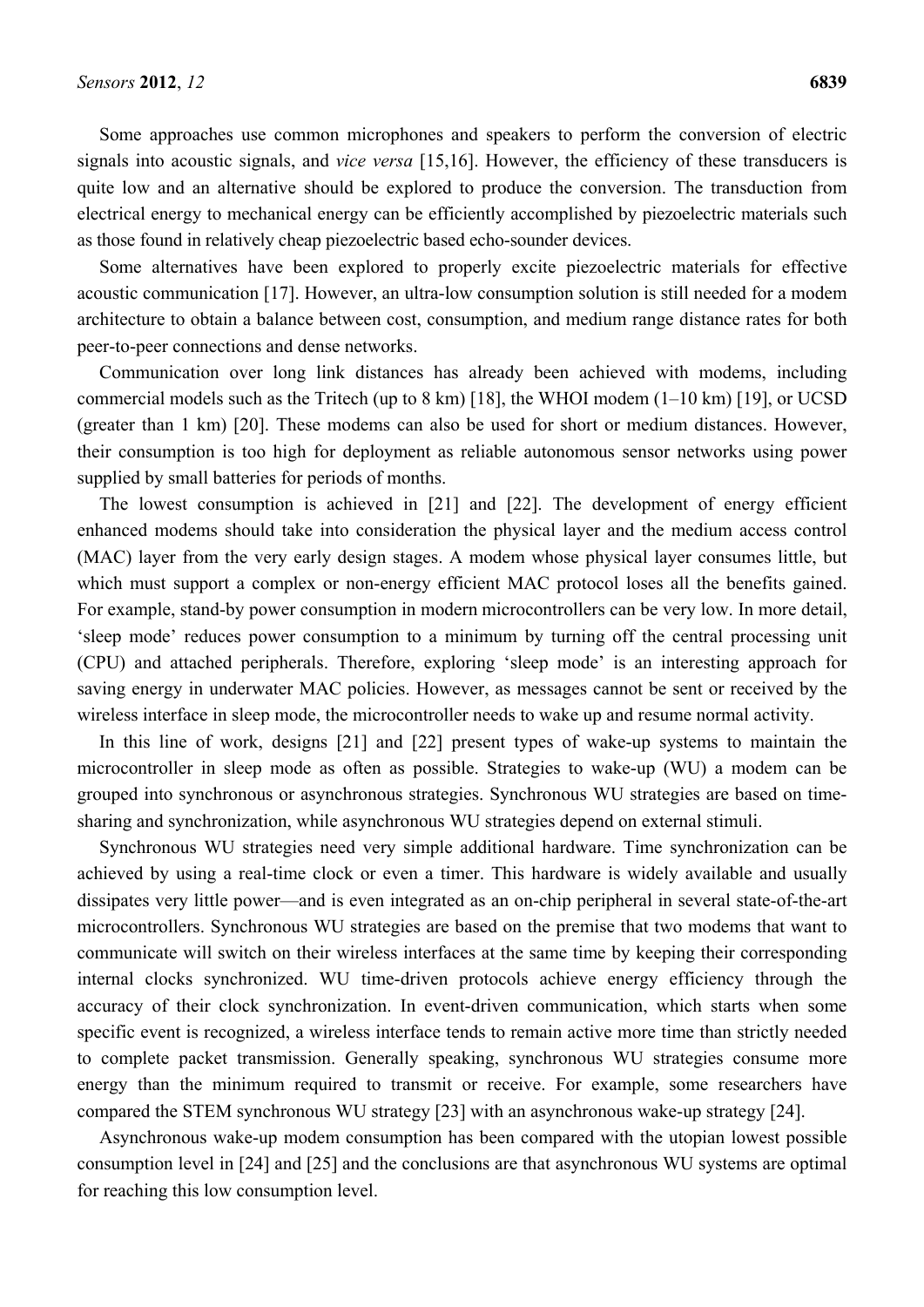However, asynchronous WU strategies need specific hardware. A modem must be able to react to certain stimuli. For example, an acoustic asynchronous triggered wake-up (AAW-U) circuit is needed for an acoustic signal to reactivate the modem. This circuit must dissipate as little power as possible since it remains always active. Asynchronous wake-ups are close to the optimal case of opening the wireless interface only for packet transmission or reception in both time-driven and also event-driven protocols, and this represents an advantage over synchronous wake-up strategies that are mainly energy efficient with time-driven protocols. Within asynchronous wake-up strategies, when a modem wants to transmit a packet before sending a payload, the transmitter must wake the receiver or receivers by emitting a WU signal. Thus, a receiver can remain inactive, or asleep, and become active only when a WU signal is detected. Moreover, a receiver can also transmit in a multi-hop network as it is possible to coordinate reception with sensing and transmission, or coexist with synchronous programmed wake ups. In any case, a flexible physical platform where different communication polices can be configured depending on the application requirement is an important advance in UWSN deployment, especially if its architecture is coherent with limited power constraints.

However, very little work has been done on asynchronous AAW-U. The main reference found was in 2006 [21], although this wake-up circuit draws 500  $\mu$ W when waiting for a valid incoming wake up signal. Currently, there are terrestrial WU circuits that dissipate less than 100  $\mu$ W in stand-by mode. State-of-the-art asynchronous wake-up systems for WSN dissipate 52  $\mu$ W [26], 11  $\mu$ W [27] and 12.6 µW [28], although the final energy saved depends on range the work presented in [25] shows a theoretical analysis of RFID for underwater WU. The study shows that modem power consumption is close to an optimal consumption boundary when the RFID asynchronous WU is used. In the present paper, the authors go one step forward by implementing an AAW-U circuit based on RFID technology and testing it in a seawater environment.

Finally, clear channel assessment (CCA) is an additional capability for incorporation into a physical modem design. CCA is a physical layer mechanism that is essential to CSMA/CA MAC protocols. The advantages of using CCA to support medium access control algorithms have been reviewed in [29]. Before transmitting, a modem will listen to the channel to set it as either free or occupied [30]. The solution described in the paper takes advantage of both carrier frequency detection and the received signal strength indicator (RSSI) to detect energy in the communication channel. The solution is power-consumption aware because it does not require additional hardware and is implemented within the AAW-U module.

The overall architecture presented below is designed under consumption constraints and is intended to be a flexible platform for the development of underwater wireless sensor networks.

#### **3. ITACA Acoustic Modem Architecture**

The first description of the ITACA modem was given in [13]. However, the design has been improved with enhanced features such as AAW-U, CCA, and RSSI measurement. ITACA architecture is built around a microcontroller (MCU) and several integrated peripherals that only consume 12 mW in normal operation and less than  $3 \mu W$  in stand-by mode. Figure 1 shows the overall ITACA block diagram architecture.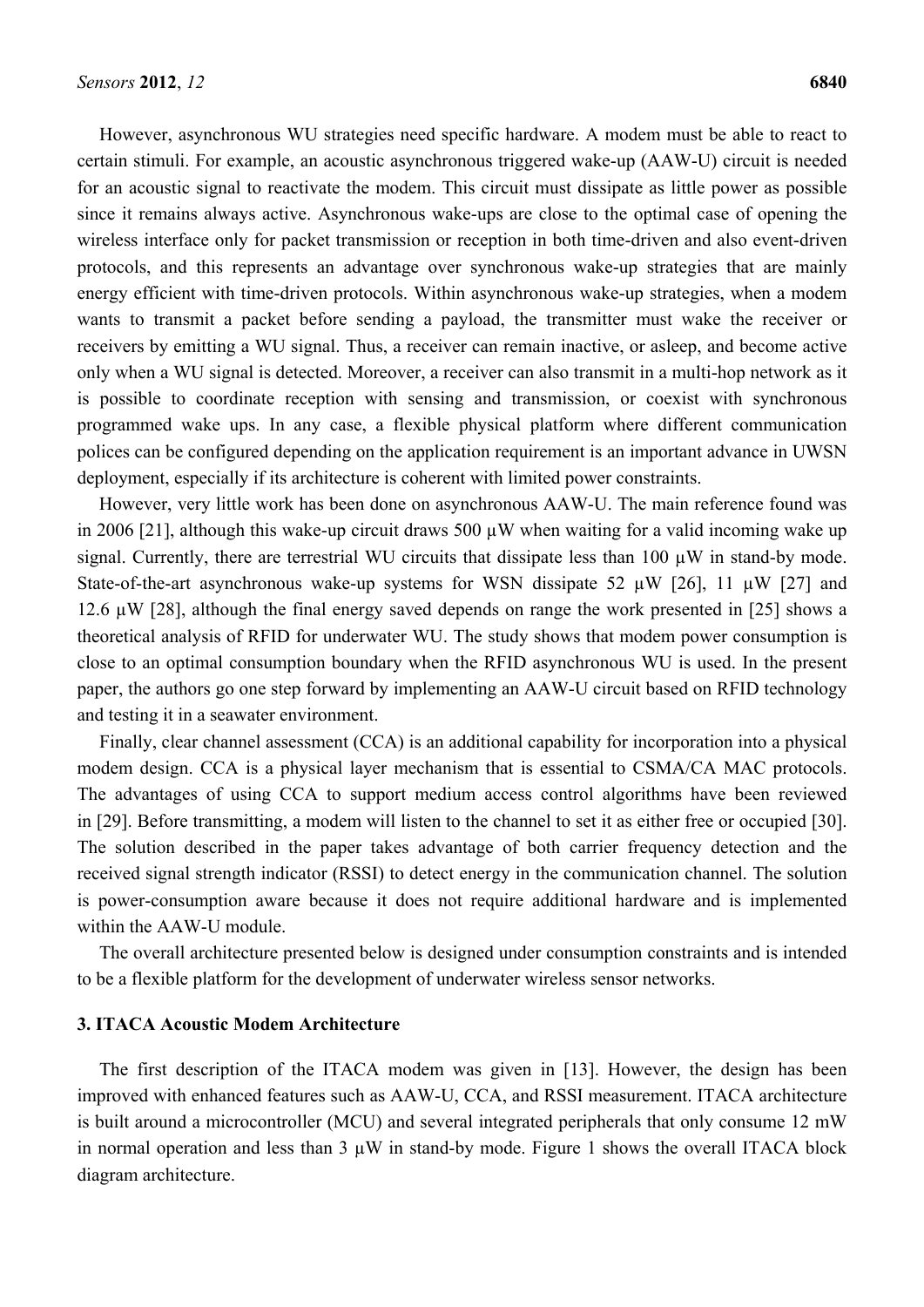**CCA** 

**ShiBUS** 



Figure 1. ITACA modem architecture.

The first challenge was to adapt a transducer that does not increase the final price but enables sufficient distance and baud rate to be achieved. We decided to use a commercially available transducer that was significantly cheaper than hydrophones. Budget transducers are available for fish-finders from \$50. In this way, the modem incorporates a transducer in the underwater link (matching network and transducer in Figure 1).

**RSSI** 

**Acoustic Triggered** Wake-Up

Secondly, input and output signals must be adapted to transducer-suitable frequency bands. The main micro-controller unit, with some hardware enhancements, implements a frequency-shift keying (FSK) modulation-demodulation using a coherent scheme.

Thirdly, acoustic waves are absorbed in water and so some type of amplification is necessary for transmission and reception. Transducer excitation for emitting an acoustic wave must be as efficient as possible. Moreover, before performing any demodulation algorithm, the electrical signal from the vibration of the piezoelectric transducer should be processed to fulfill two critical objectives: amplify the low incoming signal and eliminate as much noise as possible.

Fourthly, energy efficient enhancement is achieved when the physical modem layer is co-designed for the MAC layer optimal requirements. To save energy, the MCU should remain in sleep mode as much as possible. Waking the MCU can be achieved synchronously or asynchronously. Synchronous waking requires a clock source. As underwater temperature changes may affect low precision oscillators, high precision real-time-clocks (RTC) that can adequately support the expected temperatures and pressures are used. Moreover, a high precision RTC can be very useful in the configuration of TDMA-medium access. However, the objective of the ITACA modem is to be a flexible platform for the development of energy-efficient communication polices. Therefore, it also incorporates an AAW-U circuit. This wake-up system requires additional receiving hardware that must handle energy constraints without adding too much consumption to MCU requirements in sleep mode.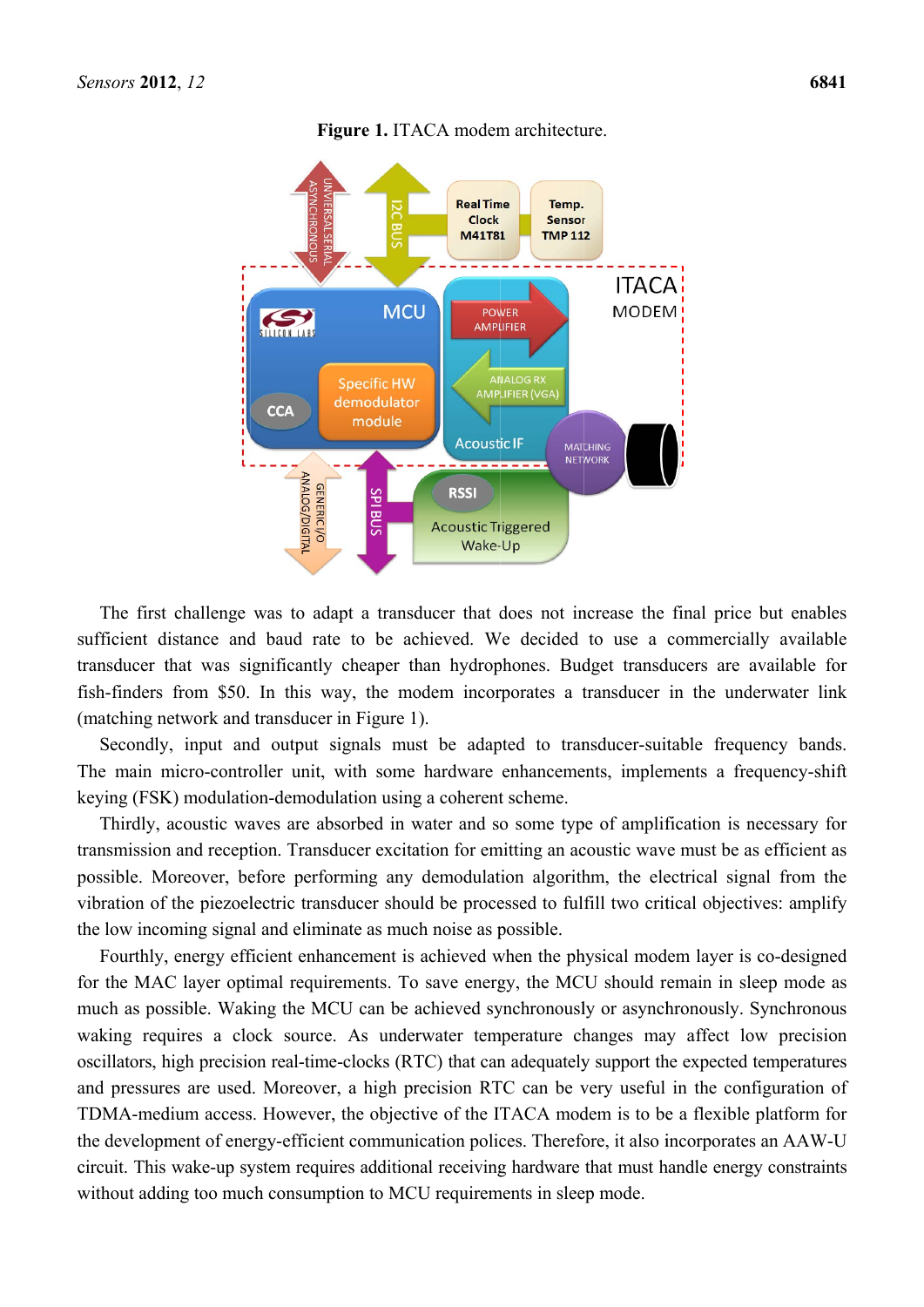The same AAW-U module carries out carrier sensing and RSSI. The CCA software is implemented as an MCU routine (Figure 1). This low-cost, ultra-low power, and flexible modem can be used in underwater wireless sensor networks where a node consists of a modem with attached sensors. The following subsections analyze and describe the different blocks of the presented architecture.

#### 3.1. Piezoelectric Transducer

The ITACA modem has been tested with two transducers: a Humminbird XP 9 20 [31] and a Navman 51864 [32]. Figure 2 shows the measure process results of the reflection coefficient according to frequency. Using a vector network analyzer (VNA) instrument, it was possible to determine incident and reflected wave ratios for both magnitude and phase. Both graphs in Figure 2 show on the vertical axis the reflection coefficient magnitude (also known as S11) across the frequency range in kHz on the horizontal axis. In those frequency ranges where the S11 magnitude is close to 1, it is expected that almost all the energy incident to the piezoelectric element will be reflected and so no acoustic wave is generated. Frequency bands in which this magnitude is closer to 0 are more suitable as communication frequency bands.





The the left-hand graphic shows that there are two identified bands around 85 kHz and 200 kHz (HUMMINBIRD device) that fit with the communication bands described. However, due to water attenuation, it is more worthwhile using the lowest possible frequency band: 85 kHz. In any event, the 200 kHz band is an alternative with more bandwidth and a more effective bit rate, and this should be taken into account for future designs that require a faster baud rate than 1 kbps. Some 300 ohms of pure resistive input impedance was calculated in the resonant frequency.

#### Figure 3. Measured HUMMINBIRD XP 9 20 beam geometry.

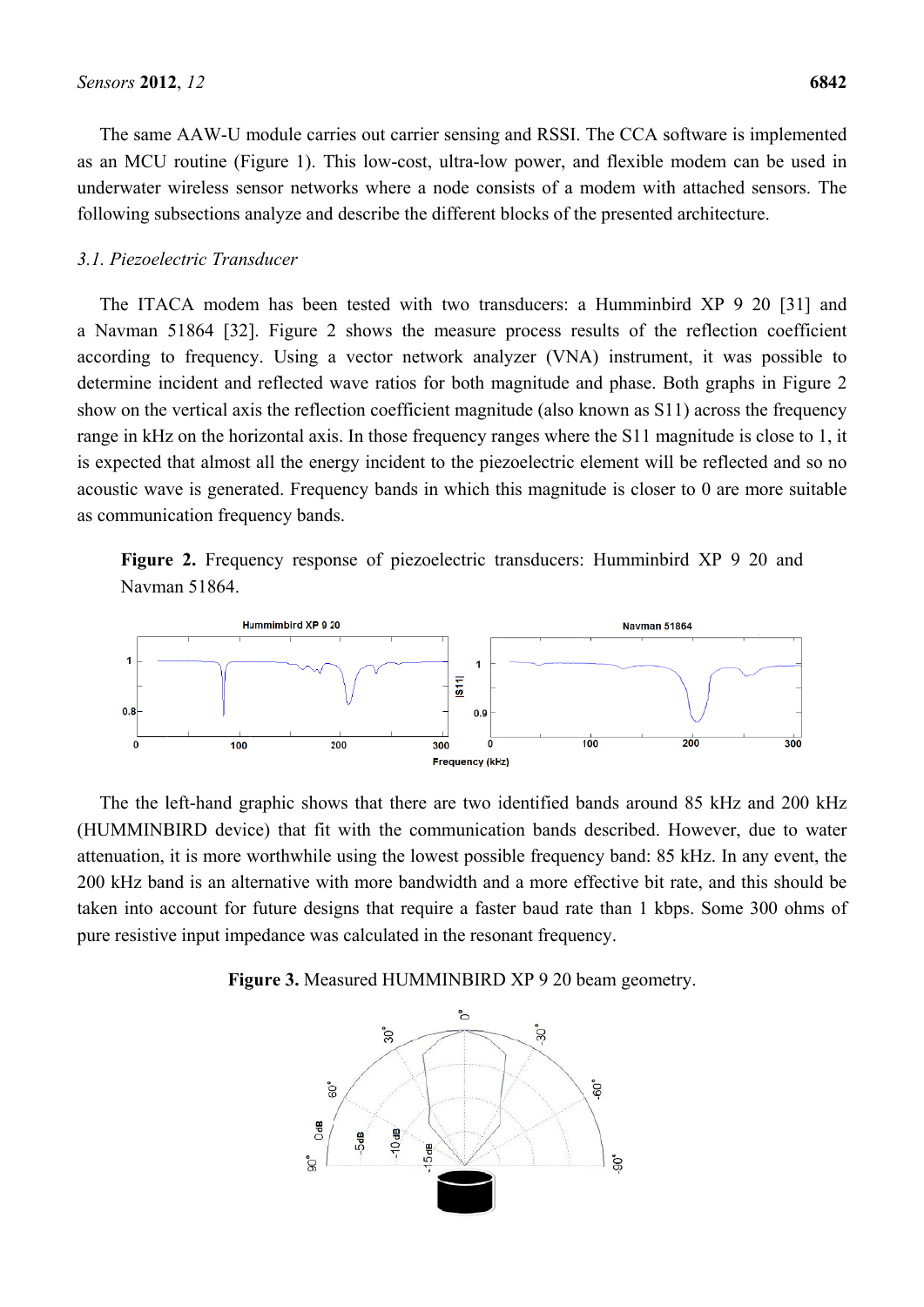The Humminbird transducer has been characterized by measuring relevant parameters in this frequency band: transmitting sensitivity is 115 dB (re 1 µPa/V @ 1 m); receiving sensitivity is −154 dB (re 1 V/ $\mu$ Pa  $\omega$  1 m) and the Humminbird transducer beam geometry is shown in Figure 3.

## *3.2. Modulation*

ITACA reached 1 kbps with 1 kHz bandwidth (84.5 kHz frequency is used for symbol '0' and 85.5 kHz for symbol '1'), which is clearly higher than other FSK solutions such as [17,21,22] or [33]. Moreover, 1 kHz bandwidth is not far from more complex modulation techniques, such as [34] (QPSK, 550 bps), [19] (PSK, 300–5 kbps), although ITACA has a lower power consumption than rModem and WHOI. Finally, there are high consumption modems that reach 16 kbps [18] or 75 kbps [35] and are very suitable for image transmission. Comparisons are shown in Table 1.

| Table 1. Modulation and data rate comparison. |             |                  |                   |       |            |                   |             |              |  |
|-----------------------------------------------|-------------|------------------|-------------------|-------|------------|-------------------|-------------|--------------|--|
|                                               | [34]        | [19]             | $\left[33\right]$ | 121 I | $[17]$     | $\left[33\right]$ | $[22]$      | <b>ITACA</b> |  |
|                                               | rModem      | WHOI             | AquaModem         |       | USC UCSB   | <b>AquaNode</b>   | <b>NCSU</b> |              |  |
| Modulation                                    | <b>OPSK</b> | <b>FHFSK/PSK</b> | MFSK              | FSK - | <b>FSK</b> | <b>FSK</b>        | FSK         | FSK          |  |
| Data rate (bps)                               | 550         | 80/5,000         | 133               | 600   | 80         | 48                |             | 1,000        |  |

Coherent binary FSK *modulation* algorithms are very simple. The frequency of the transmitted signal changes according to the bit to be transmitted. This task can be performed using an internal peripheral counter and algorithm execution time is negligible.

## **Figure 4.** PLL block diagram.



However, *demodulation* algorithms are more complicated because phase-locked-loop (PLL) is needed. Figure 4 shows the proposed block diagram demodulation system. It is formed of three main blocks: a phase detector; a low pass filter; and a controlled oscillator. When the loop is locked, the 'output' net provides the demodulated signal. The phase detector is based on an XOR gate and filtering in a lead-lag low-pass filter. It is an energy-efficient HW-SW solution because both the external phase detector and the low pass filter relieve the microcontroller from the most consuming tasks in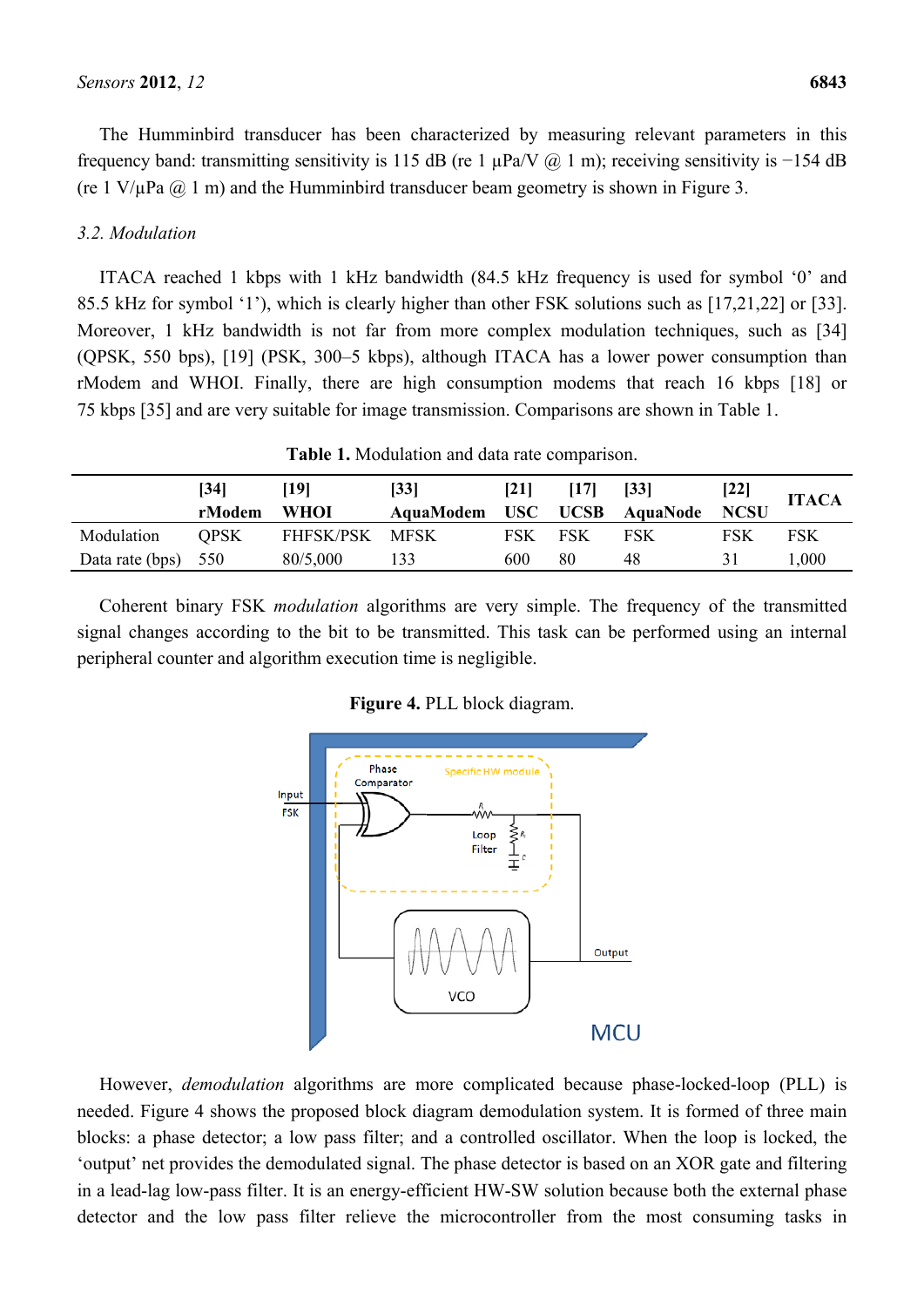demodulation. Because no multiply-accumulate unit is needed, ultra-low power microcontrollers can be used. For example, the inexpensive c8051f920 Silabs microcontroller [36] is an 8-bit-microcontroller that offers very low power consumption.

#### *3.3. Power Amplifier*

Piezoelectric transducer excitation has been previously carried out mainly using three power amplifier types: class-B [34]; class-D [19,21,33]; and class-AB [37]. Although the class-B amplifier architecture uses just one power transistor, it is clearly inefficient because only positive voltages are used (50% of the input signal) and this leads to low efficiency. The use of commercial class-AB amplifiers can avoid the drawbacks of class-B amplifiers, but they suffer large power losses due to the simultaneous interaction of both transistors. Class-D amplifiers decrease the overall cost and increase power efficiency [19,21,33]; however, there are some drawbacks, such as the need for a complex impedance-matching net, the presence of greater electro-magnetic-interference (EMI), and a maximum frequency that is limited by the amplifier itself. Moreover, commercial class-AB and class-D amplifiers were originally designed for audio applications (low impedance and frequencies below 20 kHz), which is clearly out of specification for echo sounder transducers in both frequencies and impedances (300 Ω  $@$  85 kHz).

Consequently, we have decided to design a custom HW-SW power amplifier stage that maximizes the power that is transferred to the load and the efficiency. The objective is to avoid a simultaneous activation of both output push-pull stage transistors (Q1 and Q2) during transitions. If Q1 is completely shut down before Q2 becomes active and vice-versa, power losses will decrease and efficiency will be increased.





For that purpose, the amplifier shown in Figure 5 sets push-pull transistors that are independently activated or de-activated using two output pins on the MCU. The solution has been labeled as 'push-pull class-B-based digitally controlled amplifier' (D-PP-B). This architecture is especially suitable because harmonic distortion is not critical in frequency shift modulation applications.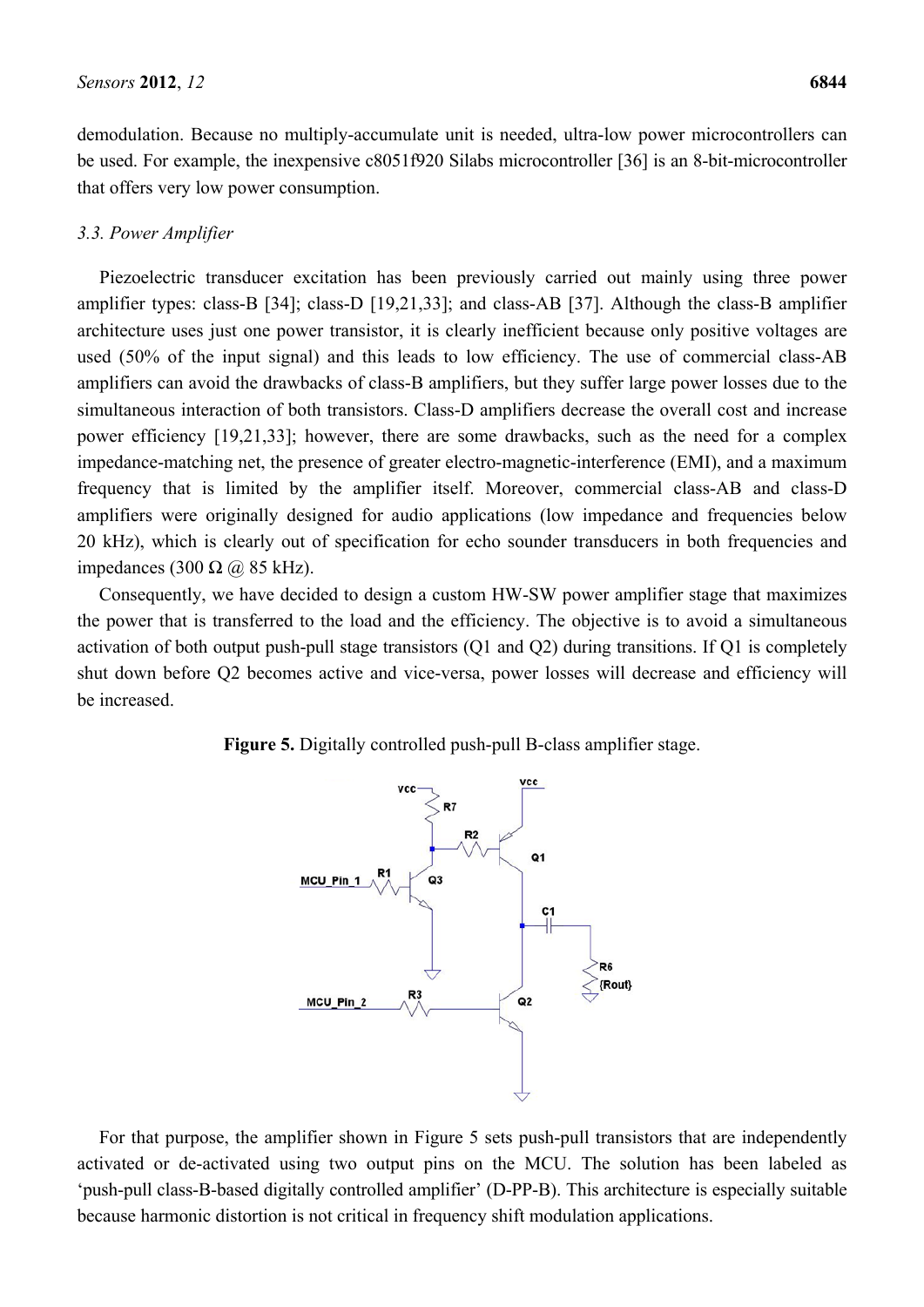The transducer sensitivity values shown above reflect the relation between the voltage applied to the piezoelectric element and the acoustic wave pressure produced. The higher the applied voltage, the louder the acoustic wave that is produced and the longer the distances that it can travel. Figure 5 shows that the maximum peak-to-peak voltage (Vpp) that can be applied to the transducer may be changed by modifying DC supply voltage (Vcc). This feature can be tackled using variable output power management devices.

Since the acoustic transducer has an input impedance value, if the applied voltage increases then its power increases quadratically, and the power dissipated by the amplifier also increases. Amplifier efficiency is defined as the ratio between supplied power and transducer dissipated power at a certain supplied voltage (Vcc). In an ideal scenario efficiency is calculated as one, as piezoelectric Vpp and supply voltage (Vcc) are equal. Power amplifier experiments are shown in Figure 6. Vcc voltages of  $+5$  V,  $+10$  V, and  $+15$  V supplied to the amplifier stage dissipate 12 mW, 48 mW, and 108 mW, respectively. Measured efficiency is over 70%. As shown in the results section, we have reached 200 m with the highest voltage configuration  $(+15 V)$  and 20 m have been reached with  $+5 V$ .



Figure 6. Amplifier output power and efficiency versus supply voltage.

#### 3.4. Analog Reception Amplifier

Figure 7 shows the 'analog processing' schematic implemented in the receiver. Instead of a simple pre-amplifier [38], the analog reception amplifier has been upgraded and includes a pass-band filter. Any interfering signal or noise in the communication bandwidth is therefore removed. This filter attenuates signals from the piezoelectric in the frequency band around 200 kHz (frequency range observed in the piezoelectric characterization).

The design introduces operational amplifiers that work correctly with signals around 85 kHz. Moreover, resistors labeled as R1 and R3 in the schematic of Figure 7 are digital potentiometers. The main microcontroller can vary the resistance of each of these resistors independently to modify the overall reception filter gain. This feature enables the implementation of an automatic gain control (AGC) that is very valuable in this type of system. Frequency response does not change significantly through all the resistor values; however, gain gradually changes from approximately 0 dB (no gain at all when the emitter is very close to the node) to 80 dB (maximum value).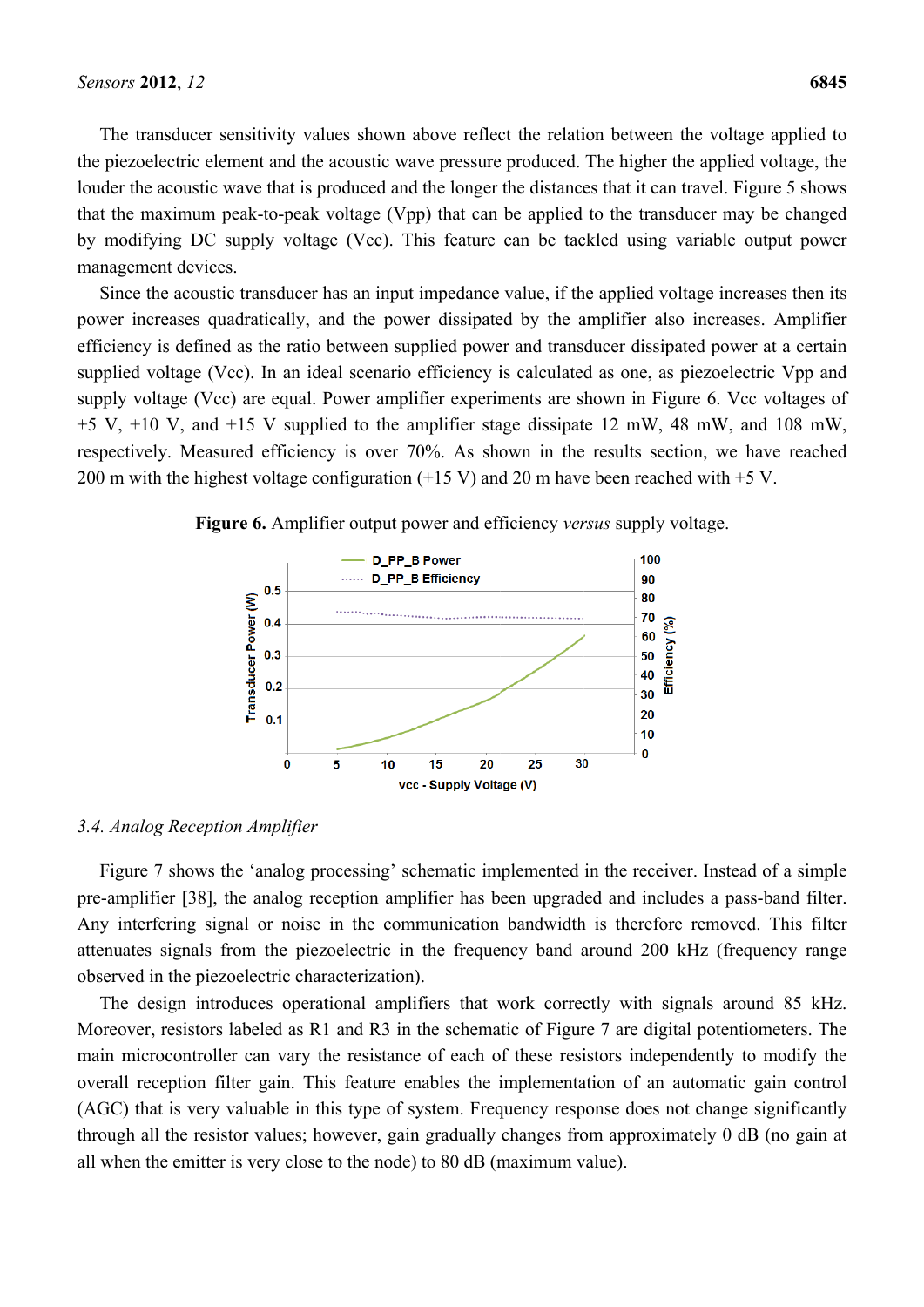

Figure 7. Analog processing stage schematic.

In summary, the received signal is filtered and amplified by a two-stage pass-band filter based on single-supply operational amplifiers. An attenuation slope of 40 dB/decade can be easily achieved in the stop-bands by using two stages. Moreover, overall gain can be obtained by multiplying each individual stage gain. As operational amplifier maximum gain is inversely proportional to the goal bandwidth, gain equalization through different stages leads to an optimal ratio between the filter bandwidth and the maximum achievable gain, which in this case is 40 dB ( $\times$ 100) per stage or 80 dB  $(\times 100,000)$  overall gain.

To filter as much noise as possible before signal amplification, an additional three-stage L-C band pass passive filter has been inserted next to the piezoelectric element input. This network has been especially designed to match the transducer and the modem impedances. As a result, the final filter has a more selective band and attenuation slope of 80 dB/decade.

#### 3.5. Wake-Up Systems

#### 3.5.1. Synchronous Wake-Up

To implement a synchronous WU, the modem includes a real time clock (RTC) with a 32.768 KHz crystal and a set of memory and configuration registers that store date and time [39]. Typically, an RTC can be programmed by the microcontroller via a serial interface. It also has one or more digital outputs that are activated when any alarm conditions are met. These outputs can be used as external inputs to the microcontroller and can wake the microcontroller from its deeper low-power modes. The RTC specifications are  $2.7 V - 5.5 V$  and  $0.4 \mu A$  in stand-by mode; or  $2 \text{ mA}$  in fully operational mode.

Synchronous WU is widely used in the literature and its implementation does not imply any real innovation; however, this module remains very useful and has been included in the modem to enable the implementation of upper layer protocols.

#### 3.5.2. Asynchronous Wake-Up

In contrast, asynchronous acoustic wake-up (AAW-U) design is a considerable challenge in UWSN development since very little work has been done in this area. Previous work in this area with terrestrial nodes [40] showed that no extra hardware is needed to generate and transmit wake-up signals, while additional hardware is required to receive and analyze incoming signals and wake the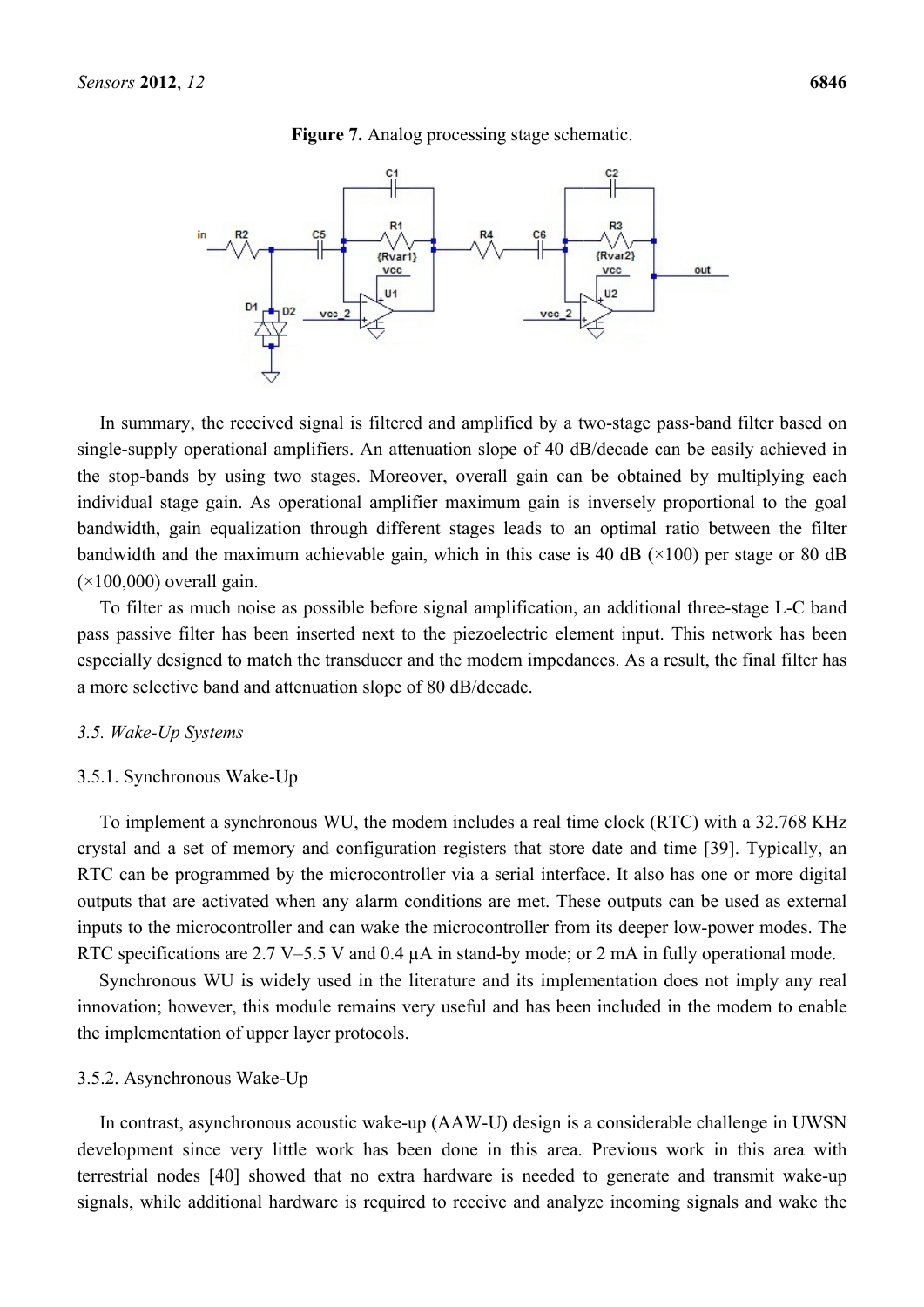MCU when needed. Although the use of this kind of system was theoretically analyzed in [25], in this paper the AAW-U system proposed is tested with a set of experiments in several scenarios.

AAW-U is carried out by an ITACA modem using as a core an off-the-shelf commercial peripheral designed for RFID tags: an AS3933 from Austria Microsystems [41]. Among its configurable parameters, it can work in the 65–95 kHz band, with simple carrier detection or carrier detection plus 16–32 bit pattern recognition. The operating supply voltage is 3.3 V—the same as the Silabs C8051F920. This wake-up peripheral has an ultra-low power consumption of only 2.7  $\mu$ A.

The circuit has been completed with a specially designed matching net formed by a 3-stage T-structure band-pass filter with passive inductors and capacitors. This circuit was originally designed to be triggered using magnetic coupled signals with a coil antenna for RFID systems. Therefore, a net must be specially designed that matches both impedances and suitably couples the acoustic incoming signal to the RFID based WU circuit. We have found that this T-structure with inductors and capacitors is the most suitable structure given that capacitors avoid any circuit bias modification, and inductors mimic coil-antenna magnetic coupling.

#### *WU Transmitter*

When a modem needs to establish communication with another modem, it starts by sending a modulated on-off keying (OOK) WU signal. RF researchers generally use on-off-keying (OOK) signal modulation in the wake-up operation in order to save energy [26–28]. Moreover, OOK transmission can be made compatible with FSK (without additional hardware) by switching modem power amplifier output on-off according to the transmitted symbol (1–0). Bit synchronism is achieved by Manchester coding. It is obvious that OOK underwater transmission is very limited, but our system uses this transmission only for the WU signal, and not for payload or protocol control messages.

### *WU Receiver*

The WU signal can be configured to be just 'carrier frequency' or use 8-bit or 16-bit patterns. Receiver power consumption is  $10 \mu W$ . The WU pattern is pre-programmed into the modem as an 8 or 16-bit array. Thus, the modem will only respond to this programmed WU pattern.

Figure 8 illustrates the modem architecture embedding an AAW-U circuit. The analog reception stage has been designed to both filter and amplify incoming FSK signals; as well detecting incoming WU signals. WU signals and FSK data are sent on the same channel frequency range (which depends on the transducer). FSK incoming signals are adapted through the circuit in Figure 7; while WU incoming signals are decoded by the WU circuit that is directly connected to the transducer matching net.

Figure 8 shows that when the WU circuit is configured to recognize a pattern, the WU signal must include three elements: a carrier, a preamble, and a Manchester coded 8 or 16-bit array. These elements take 1ms, 7 ms and 12 to 16 ms respectively. Detection is performed by both an envelope-detector and a correlator embedded in the wake-up core IC. During the whole detection process, the MCU remains asleep, and the VGA is inactive at minimum possible power consumption. Eventually, following a positive WU signal recognition the IC will cause an external interrupt in the MCU. The interrupt handler manages MCU mode operation change; and no additional transducer is needed with this solution.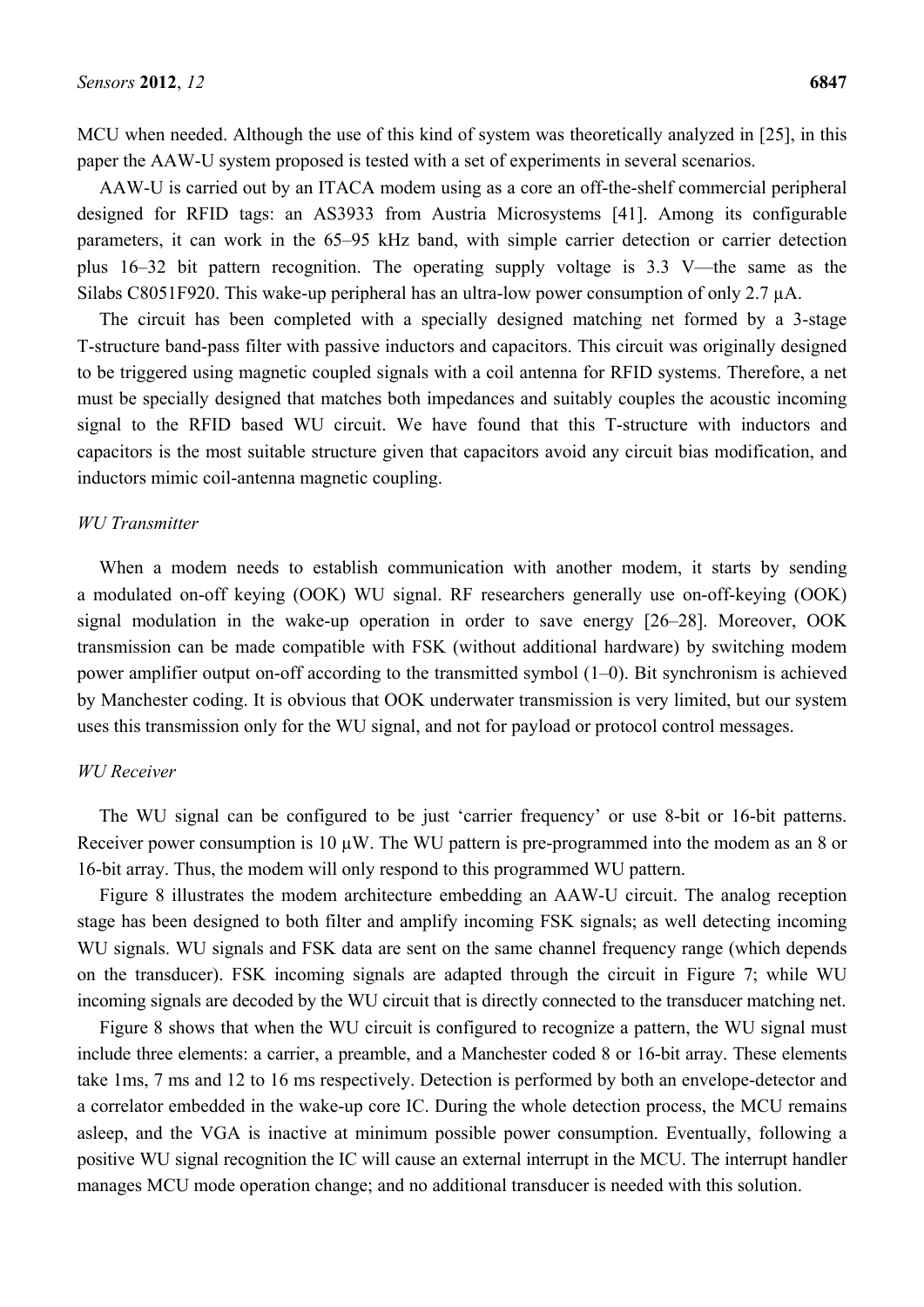

**Figure 8. OOK** detected pattern *versus* FSK data example.

Selective wake-up configuration is validated in Section 4. False alarms can appear when FSK transmissions mimic OOK WU signals. When programming carrier frequency detection without pattern recognition, the WU signal only requires the carrier field shown in Figure 8 (1 ms). However, without pattern recognition, any emitted signal will wake up the modem given that the FSK and OOK carrier frequencies are the same. Therefore, this solution is only useful for special broadcast configurations.

Moreover, tests have shown that FSK data transmissions do not produce positive recognitions. Experiments were carried out in a 2.40  $\times$  0.6  $\times$  0.6 meter water tank with two modems: receiver and transmitter. The receiver was sleeping while the transmitter continuously sent random FSK modulated data. During a 24-h test, no MCU interrupts were reported. The reason is because FSK modulated signals are emitted with the same amplitude along with the packet. Therefore, the '1' symbol is constantly recognized by the envelope detector as being non-coincident with the fields in Figure 8.

The system can be in two possible states. In the first state there is an OOK WU signal which does not produce effective information through the FSK demodulator. This signal can be decoded by the wake-up circuit which interrupts the MCU, and the interrupt handler should recognize the event. Alternatively, in the second state there is an FSK data signal that will be unrecognizable by the WU system and therefore, no wake-up interrupts will be set by the MCU during FSK data reception.

#### 3.6. Clear Channel Assessment

CCA is a mechanism defined in standard IEEE 802.15.4 at physical level that enables implementation of CSMA based MAC protocols. Although this standard is not specified for acoustic underwater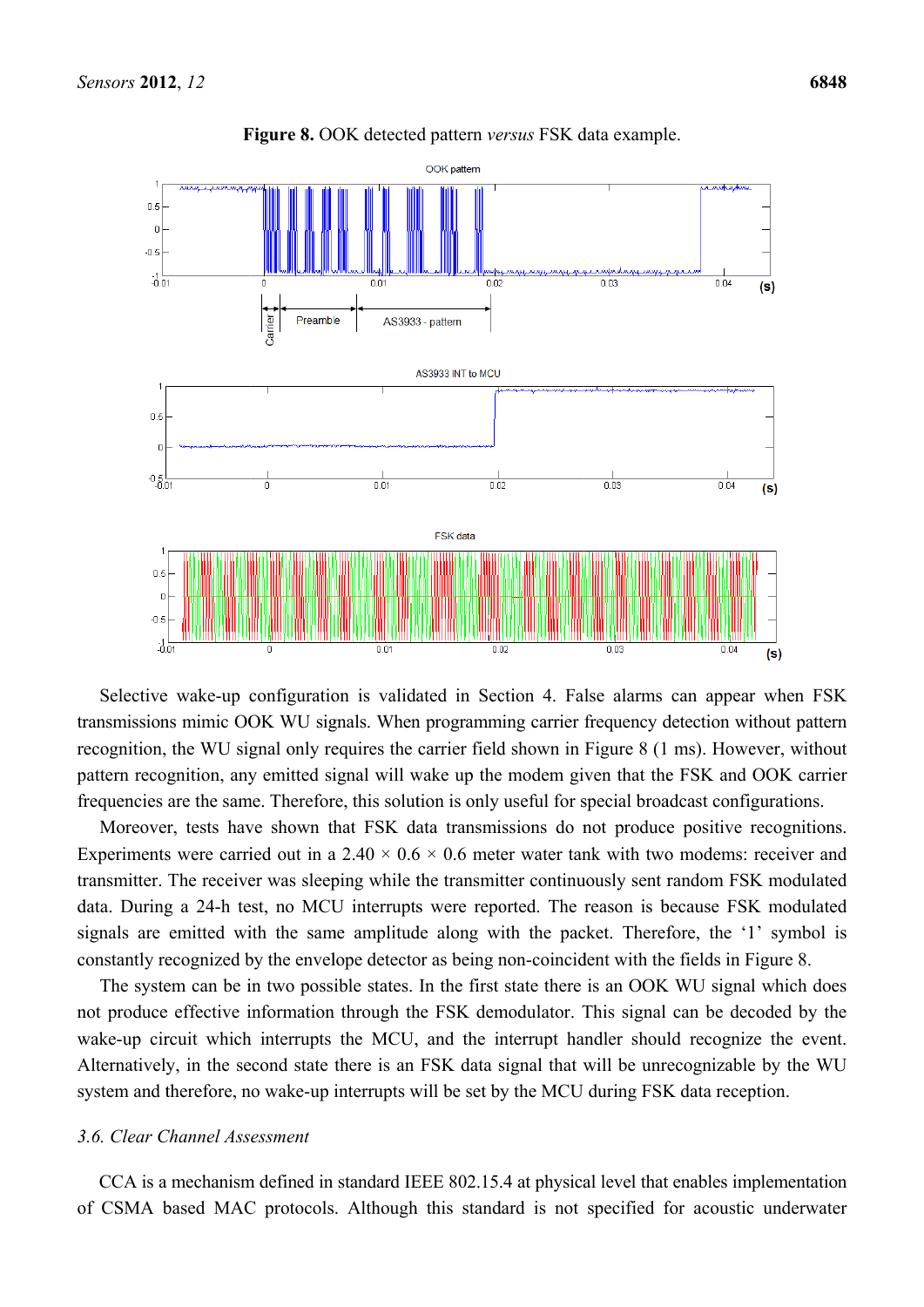transmission, mechanisms such as CCA can be adapted to provide more flexibility to the MAC layer implementation. CCA can reduce collisions by listening to the channel before starting transmission.

IEEE 802.15.4 exploits three clear channel assessment (CCA) methods that are based on: detection of in-channel energy above a given threshold (referred to as mode 1); detection of an IEEE 802.15.4 compliant signal (referred to as mode 2); and a combination of modes 1 and 2 (referred to as mode 3) [30].

The CCA feature has been implemented as a physical-layer mechanism and an MCU software routine. Physically, CCA requires carrier frequency (CF) detection or RSSI observation, both of which are supported by the already implemented WU circuit without additional hardware.

The WU peripheral integrates a frequency detector based on a zero crossing counter. This counter counts the zero crossings of the input signal within a pre-defined time window. Additionally, the counted value presents some configurable tolerance. Our experiments have shown that with a suitable configuration, the peripheral detects incoming signals from 60–100 kHz. If CF is detected in this range, the peripheral enables an internal automatic gain control amplifier. Because 85 kHz is within the detectable frequency range, the solution is viable for detecting if the channel is occupied by either an FSK or OOK transmission. After CF detection, the gain of the amplifier is set to the maximum and the AGC reduces this level according to the received signal input level. After 1.06 ms, the AGC algorithm is complete and a stable RSSI value can be read from the corresponding register. The CCA implemented routine reads the RSSI value for eight symbols to obtain an average value above 2 dB.

Because the frequency range is wider than the modem transmission frequency, the CCA mechanism reads the RSSI value to obtain a more precise detection. The RSSI value is read by an MCU software algorithm executed before transmission. Figure 9 shows that the minimum RSSI read value is 2 dB.





Figure 9 shows the relationship between RSSI registered values and signal  $\mu V$ rms. Signal strength is measurable above 100 µVrms, which corresponds to the wake-up module sensitivity. This level can be improved to 80 µVrms, thereby enabling an internal 3 dB additional amplifier.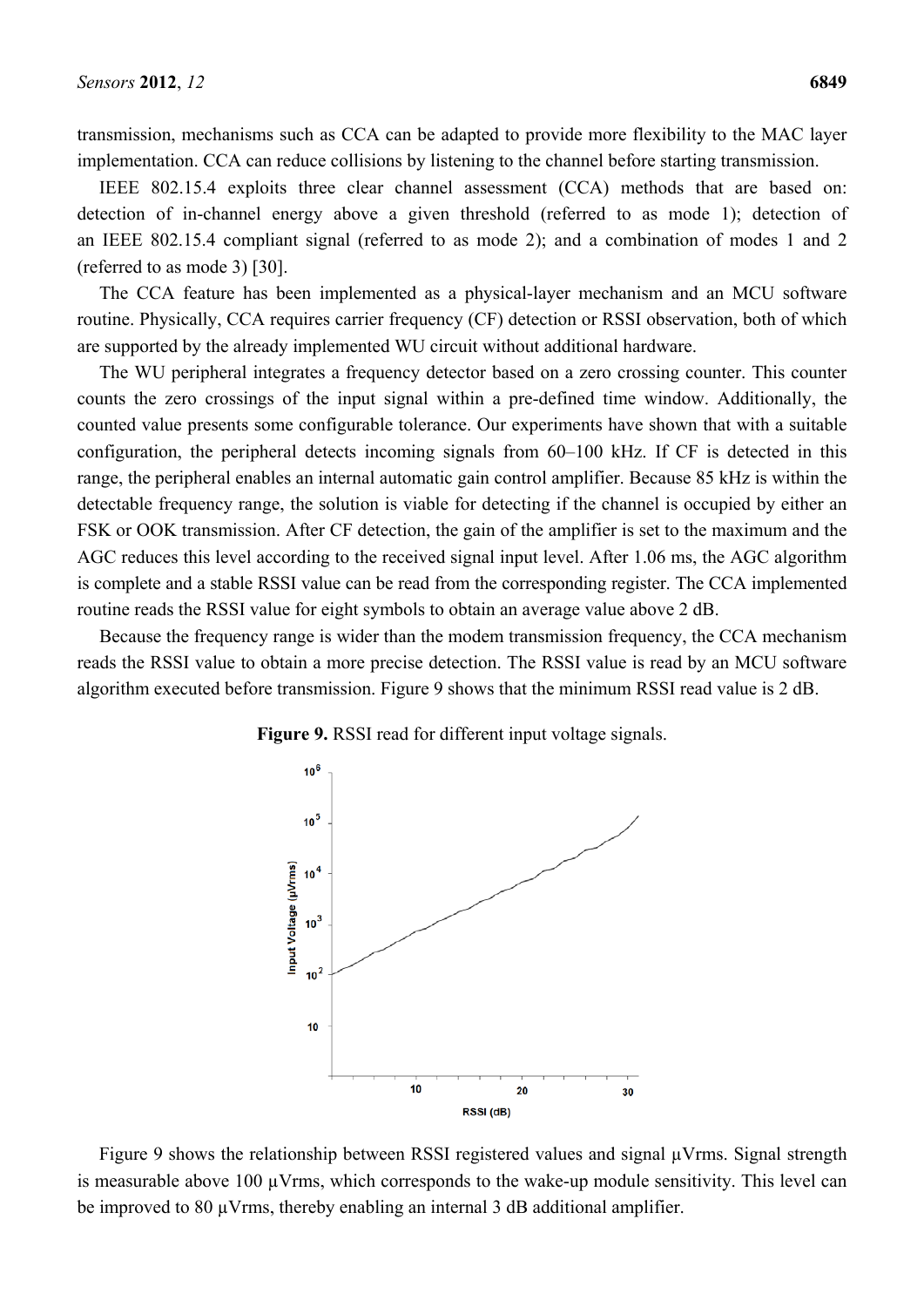## **4. Experimental Analysis**

#### *4.1. Energy Efficiency*

The highest measured power consumption in full operational mode was 24 mW, and this represents the lowest consumption published until now. This figure is for both the analog reception amplifier and the MCU consumption. In [21] the reported value is similar (25 mW), but the RX consumption reported in previous works was generally higher than 200 mW [19–22,33–35].

The transmission distance reached depends on transmission power amplification. The ITACA modem has been tested with 12 mW, 48 mW, and 108 mW. In October 2011, the modem reached 240 meters with 108 mW in a small marina shown in Figure 10. This short/medium range is useful for the off-shore and coastal monitoring applications that are currently funding the modem development. Overall modem consumption in transmission will be  $108 \text{ mW} + 12 \text{ mW}$  (MCU consumption). This is the lowest reported value for short range links.

**Figure 10.** Aerial view of the small marina experimental scenario.



When no data is transmitted, the modem remains in sleep mode awaiting a wake-up event. Consumption is reduced to less than  $3 \mu W$  from the stand-by MCU mode, and  $8.1 \mu W$  from the WU peripheral. This is the lowest consumption reported until now. It has been demonstrated that this solution represents a 97% energy savings when compared with the state-of-the-art modem with asynchronous wake-up capability [25].

## *4.2. AAW-U Reliability*

Underwater applications are diverse and range from the single communication of a pair of modems to dense networks. Wake-ups can be caused by a single carrier frequency detection or additional pattern recognition. Both possibilities are configurable in the WU system and with equal consumption levels. Although single carrier frequency detection can be useful for peer-to-peer or broadcast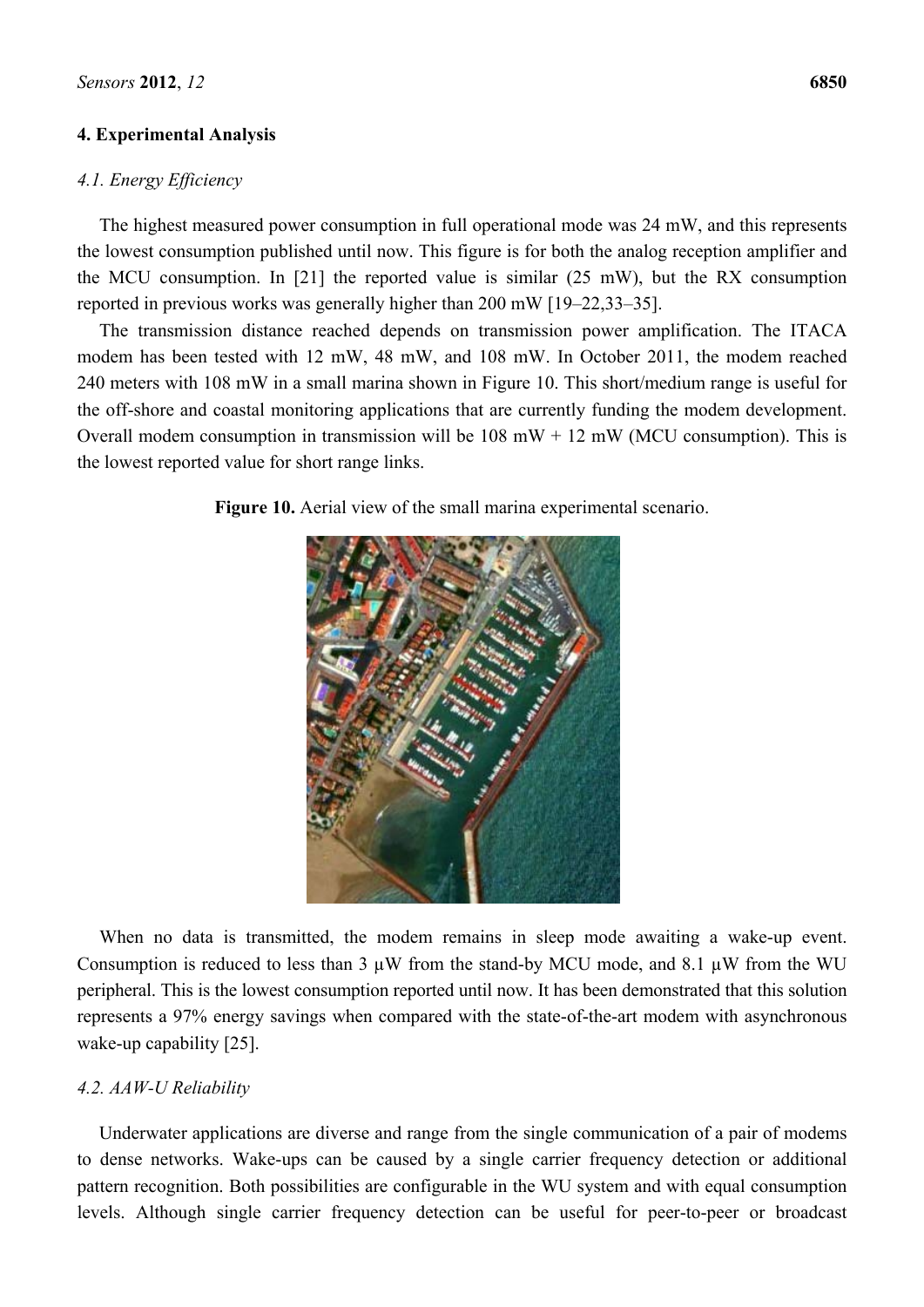communication, pattern recognition is very desirable in clustering or tree topologies with more than two nodes per receiver. For example, when a submerged node, formed by the modem and several attached sensors, wants to transfer data, it will send a selective wake-up only to its target—thereby not waking neighboring nodes.

To evaluate system reliability, two experiments were made to measure false wake-up events caused by noise or neighboring transmissions. Firstly, we wanted to determine if false wake-ups can occur within the simplest configuration of single carrier frequency detection when subjected to real environmental noise. Experimentally, the modem remained submerged 24 h in a marina (Figure 10). There was no registered wake-up. Moreover, this experiment is extensible to pattern recognition because in addition to single carrier frequency detection, the probability that noise could compose a valid preamble plus a Manchester coded pattern is practically negligible.

Secondly, having discarded false wake-ups due to environmental noise in a real scenario, false wake-ups were measured in a controlled scenario when subjected to OOK pattern transmissions. In this experiment, two modems were submerged during 24 h in a water tank. One of these modems was constantly sending WU signals with 16 different 8-bit array valid patterns. The receiver modem should only recognize one of these patterns.

Two cases have been evaluated with this experiment. Firstly, the number of false wake-ups was evaluated, which is the number of MCU interruptions that occur when the programmed pattern was not transmitted. These errors lead the modem to become active when it was not required and, consequently, waste power. Secondly, the number of non-detected transmissions of the programmed WU pattern was evaluated. This condition can lead to communication failure as the microcontroller is not correctly woken.

Two scenarios were set. In the first experiment, the WU pattern is never sent. This scenario characterizes false waking probability. In the second scenario, the detectable WU pattern is transmitted periodically. Results are shown in Figure 11.

**Figure 11.** Results obtained emitting different patterns (0x00, 0x7F, 0x55, 0X0F, 0X01, 0X21, 0X51, 0XFF, 0X80, 0XAA, 0XF0, 0X81, 0X88, 0X92). Non-emitted patterns (**left**): reception pattern configuration different from emitted patterns. Detection pattern errors (**right**): no detection of actually emitted patterns. Aliasing evaluated with all eight patterns.

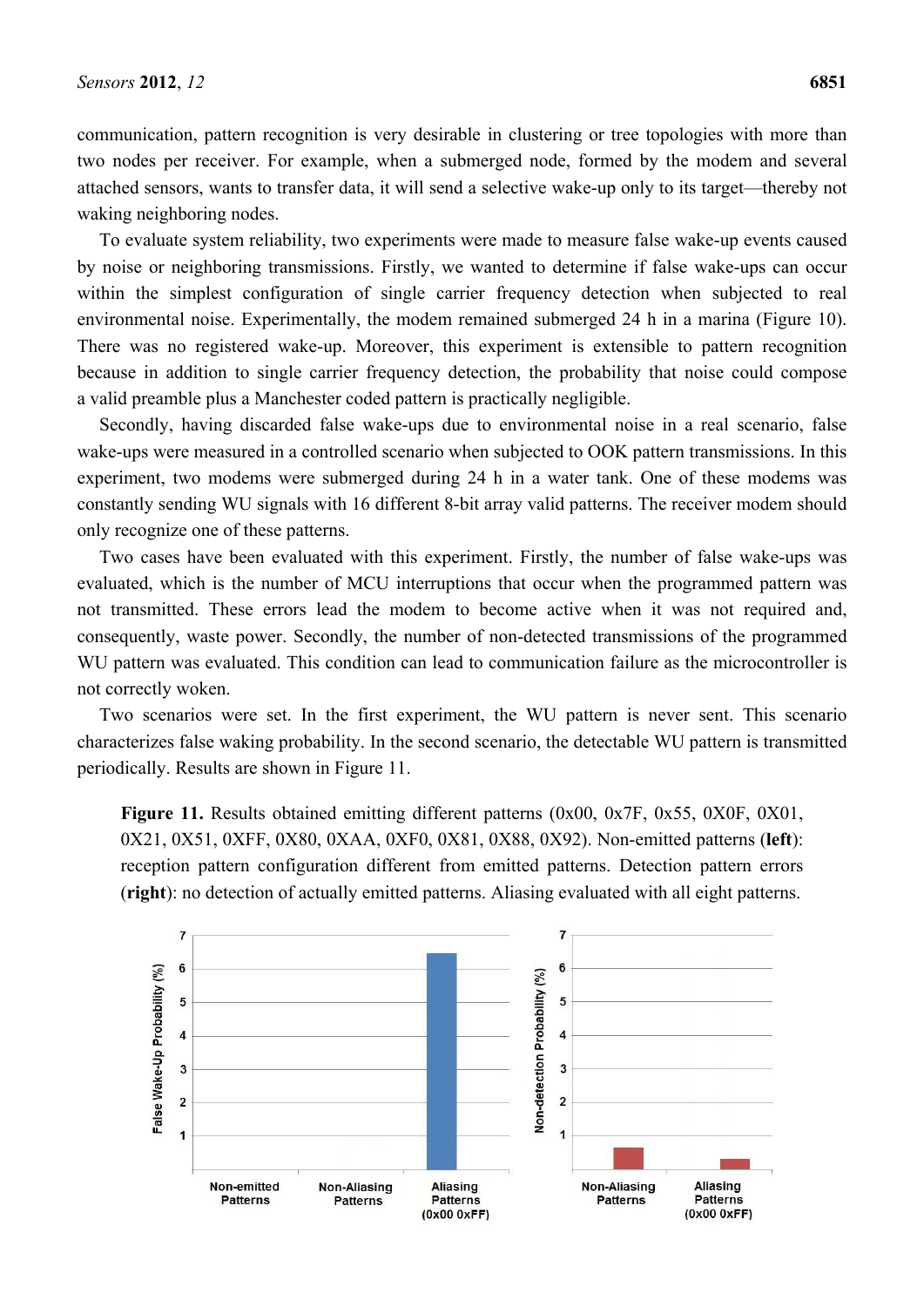The wake-up circuit topology itself can lead to some pattern aliasing: more than one pattern can cause positive pattern detection when only one was configured. The inner flexibility of the correlator causes this aliasing effect for those patterns whose Manchester encoding is confusing when compared to the preamble structure. For example, the worst case has been measured for 0xff pattern and these results are included in Figure 11 in the 'Aliasing' column. An 0xff pattern, combined with the preamble (see Figure 8), can be easily confused by the correlator with an 0x00 pattern and *vice-versa*. In fact, 0x00 patterns caused a false wake-up when the 0xff pattern was configured. Since 16 different patterns were emitted and 0x00 was always false detected, it means that Figure 10 shows around 6% false wake-up detections.

If all these aliasing patterns are avoided, the performance of the WU system increases. The worst case observed with non-aliasing was 0x88-bit array. No false wake-ups were reported but, in this case, non-detections occurred at a rate of 0.6% (Figure 11 non-aliasing column).

The non-emitted column shows the results when the configured pattern in the receiver is not emitted. Neither false wake-ups nor non-detected pattern were reported. Of course, this condition is extrapolated for those patterns with no aliasing effect. Finally, pattern recognition can be reinforced by switching the acoustic interface to FSK communication. However, the advantage of our solution is low consumption with selective wake-up support.

## *4.3. CCA Mechanism Evaluation*

Similar to IEEE 802.15.4 CCA mode 3, ITACA modem combines carrier sense with an energy above threshold. RSSI signal level measured by the AAW-U HW module is read during 8 bit cycle time (8 ms)—8 symbols to FSK modulation—using an SW routine executed by the MCU. Channel is assessed as clear if all the RSSI read values are below a predefined threshold level (10 dB).

The reliability of the proposed solution has been tested in a 24-h experiment. The experiment consisted of monitoring the activity of two modems. One modem emitted a FSK modulated signal during 50 s and released the channel during 50 s in an endless loop. On the other side, a second modem tried to emit information every 5 s. In case of a positive CCA (clear channel), the modem transmitted a packet and reported the transmission. Otherwise, the modem did not transmit a packet and reported a non-possible transmission. Table 2 shows reported data.

| Node 2 messages sent | 7,978         |
|----------------------|---------------|
| Node 2 attempts      | 15,653        |
| CCA failures         | 111 $(0.7\%)$ |

Test results differentiated two cases: Node 1 silence and Node 1 transmissions. During Node 1 silence, Node 2 transmitted packets during every attempt. However, when Node 1 was occupying the channel with a transmission, Node 2 reported only a 0.7% rate of channel-clear-assessment errors. The proposed mechanism therefore presented a reliability ratio of 99.3%.

There is one restriction to this solution and this relies on the FSK modem sensitivity (30  $\mu$ V). Minimum wake-up peripheral sensitivity is  $80 \mu V$ . Consequently, there is a gap in the incoming signal voltage between 30  $\mu$ V and 80  $\mu$ V in which the CCA algorithm could report a clear channel and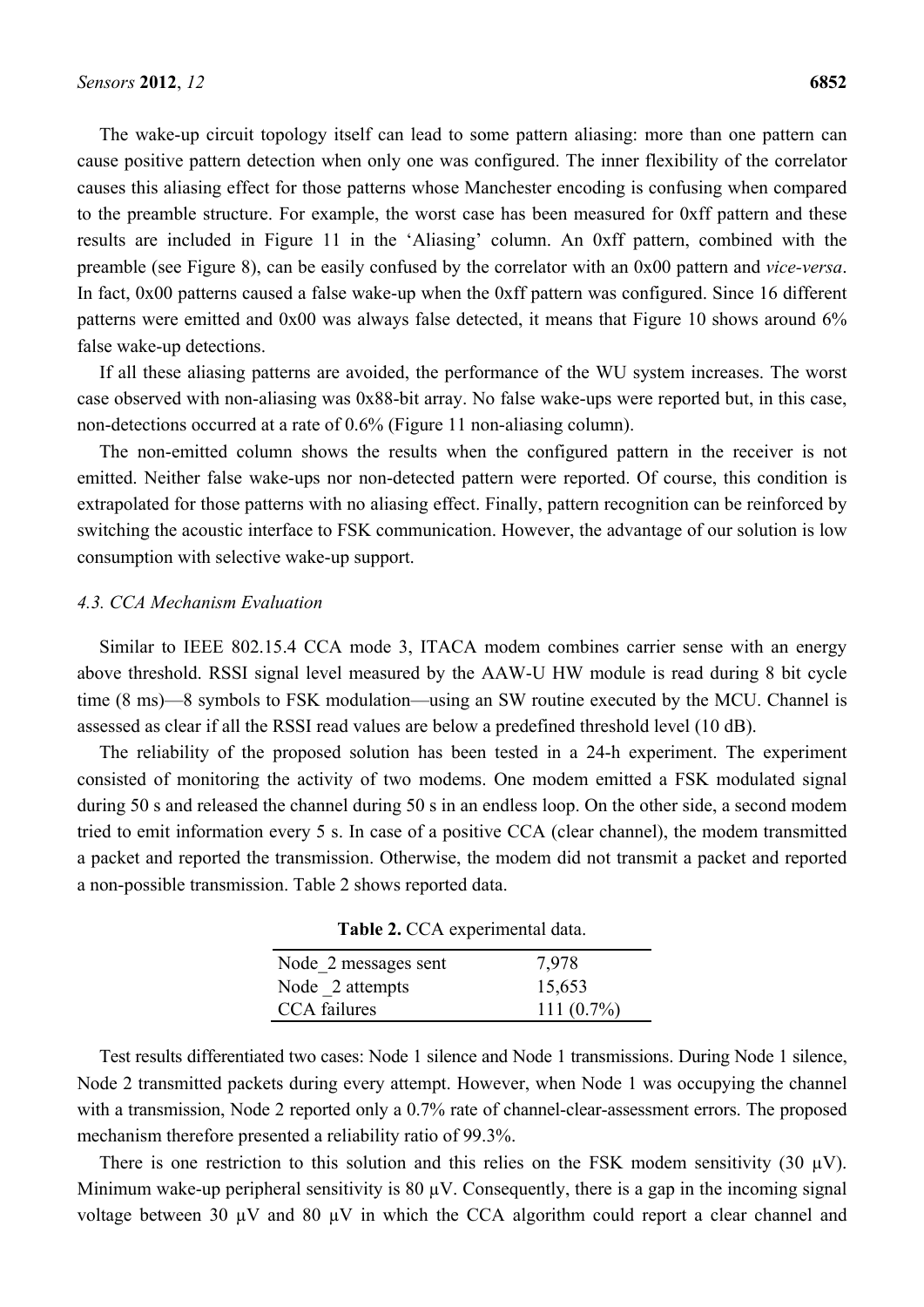a collision could occur. This collision scenario depends on modem distance and transmission power. For example, for a 108 mW transmission power and a distance under 240 meters, incoming signal strength would still be above 80  $\mu$ V. However, signal strength beyond 240 meters decreases below 80 µV and the CCA algorithm will be affected by this sensitivity gap. However, this solution is very suitable for short/medium distances because no new hardware, nor RSSI estimation algorithms, nor extra power consumption is needed to implement the mechanism. In summary, the modem architectural design has been successfully tested and will be used to develop UWSN for off-shore monitoring, seabed to surface coastal links, and mooring applications.

## **5. Conclusions**

This paper presents an ultra-low power and low-cost acoustic modem that enables the deployment of maintenance-free, long-life submerged nodes. The ITACA modem architecture combines a typical microcontroller-based core with energy-efficient mechanisms. One of the most power hungry elements of an acoustic modem is the processing requirement in reception phase (demodulation). The proposed solution uses coherent-FSK modulation and a combination of hardware and software that requires only 24 mW for receiving data. Moreover, with 108 mW of transmission power, the modem has been tested to transmit data at 240 m—which implies an overall consumption of only 120 mW. Although the modem achieves a mere 1 kbps data rate with a carrier of 85 kHz—forced by the piezoelectric transducer used in the current implementation, this relatively low transmission speed is sufficient for sensor pay-loads containing temperature, pressure, and conductivity measurements.

A key novelty is the adaptation of RFID technologies to acoustic transmission. This idea has facilitated the design of an asynchronous wake-up mechanism that consumes only 8.1 µW and enables the recognition of 8 or 16-bit patterns without MCU activation. This asynchronous wake-up design has been tested for non-detections and false positives with excellent results. The distance covered by the WU with OOK modulation was also 240 m. Finally, the system incorporates clear channel assessment (CCA) at both carrier frequency detection and RSSI level. The CCA mechanism has been tested experimentally and provides a reliability of 99.7%.

#### **Acknowledgments**

This work has been partially funded by projects DPI2007-66796-C03-01 (Diseño, Evaluación e Implementación de una Red Subacuática de Sensores—Ministerio de Educación y Ciencia), PET2008-0011 (Investigación básica fundamental sobre tecnologías constitutivas de un sistema de red inalámbrica de sensores y su aplicación para el desarrollo de una plataforma de redes inalámbricas de sensores—Ministerio de Ciencia e Innovación) and CTM2011-29691-C02-01 (Sonorización ambiental subacuática para la inspección y monitorización de explotaciones de acuicultura marina—Ministerio de Ciencia e Innovación).

The use of English in this article was revised by John Rawlins (associate member of the Institute of Translation and Interpreting—9743).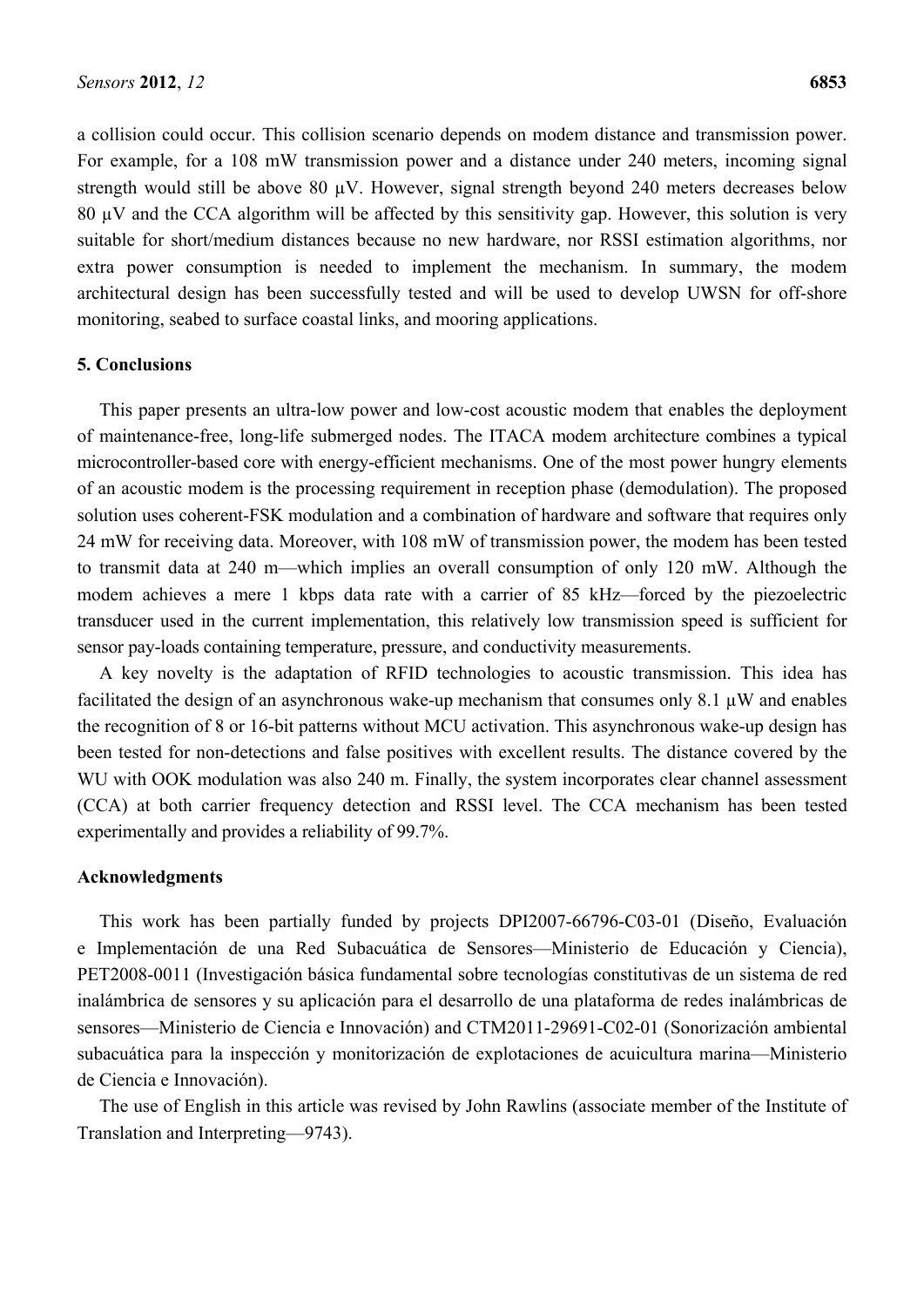# **References**

- 1. SPICOSA. Available online: www.spicosa.eu (accessed on 3 April 2012).
- 2. SEMAT. Available online: http://www.gpem.uq.edu.au/csl-semat-about (accessed on 3 April 2012).
- 3. Britton, M.; Sacks, L. The SECOAS Project—Development of a Self-Organising, Wireless Sensor Network for Environmental Monitoring. Available online: http://www.lancs.ac.uk/staff/marshai2/ secoas/SANPA-2004-Britton.pdf (accessed on 3 April 2012).
- 4. Rajasegarar, S.; Gubbi, J.; Bondareko, O.; Kirinmonth, S.; Marusic, S.; Bainbridge, S.; Atkinson, I.; Polaniswami, M. Sensor network implementation challenges in the great barrier reef marine environment. In *Proceedings of the ICT-MobileSummit 2008 Conference*, Stockholm, Sweden, 10–12 June 2008.
- 5. Fountain, T.; Tilak, S.; Shin, P.; Holbrook, S.; Schmitt, R.J.; Brooks, A.; Washburn, L.; Salazar, D. Digital Moorea Cyberinfrastructure for Coral Reef Monitoring. In *Proceedings of ISSNIP 2009*, Melbourne, Australia, 7–10 December 2009.
- 6. Trevathan, J.; Atkinson, I.; Read, W.; Bajema, N.; Lee, Y.J.; Scarr, A.; Johnstone, R. Developing low-cost intelligent wireless sensor networks for aquatic environments. In *Proceedings of ISSNIP 2010*, Brisbane, Australia, 7–10 December 2010.
- 7. Cella, U.M.; Shuley, N.; Johnstone, R. Wireless Sensor Networks in Coastal Marine Environments: A Study Case Outcome. In *Proceedings of WUWNet 2009*, Berkeley, CA, USA, 3 November 2009.
- 8. Tilak, S.; Arzberger, P.; Balsiger, D.; Benson, B.; Bhalerao, R.; Chiu, K.; Fountain, T.; Hamilton, D.; Hanson, P.; Kratz, T.; Lin, F-P.; Meinke, T.; Winslow, L. Conceptual challenges and practical issues in building the global lake ecological observatory network. In *Proceedings of ISSNIP 2007*, Melbourne, Australia, 3–6 December 2007.
- 9. Tateson, J.; Roadknight, C.; González, A.; Khan, T.; Fitz, S.; Henning, I.; Boyd, N.; Vicent, C. Real world issues in deploying a wireless sensor network for oceanography. In *Proceedings of REALWSN 2005*, Stockholm, Sweden, 20–21 June 2005
- 10. Albadalejo, C.; Sánchez, P.; Iborra, A.; Soto, F.; López, J.A.; Torres, R. Wireless sensor networks for oceanographic monitoring: A systematic review. *Sensors* **2010**, *10*, 6948–6968.
- 11. Yang, X. *Underwater Acoustic Sensor Networks*; CRC Press: Boca Raton, FL, USA, 2011.
- 12. Che, X.; Wells, I.; Dickers, G.; Kear, P.; Gong, X. Re-Evaluation of RF electromagnetic communication in underwater sensor networks. *IEEE Commun. Mag.* **2010**, *48*, 143–151.
- 13. Sanchez, A.; Blanc, S.; Yuste, P.; Serrano, J.J. A low cost and high efficient acoustic modem for underwater sensor networks. In *Proceedings of IEEE OCEANS 2011*, Santander, Spain, 6–9 June 2011.
- 14. Liu, L.; Zhou, S.; Cui, J.H. Prospects and problems of wireless communication for underwater sensor networks. *Wirel. Commun. Mob. Comput.* **2008**, *8*, 977–994.
- 15. Mason, S.; Anstett, R.; Anicette, N.; Zhou, S. A broadband underwater acoustic modem implementation using coherent ofdm. In *Proceedings of National Conference for Undergraduate Research 2007*, San Rafael, CA, USA, 12–14 April 2007.
- 16. Hu, F.; Xiao, Y.; Tilghman, P.; Mokey, S.; Byron, J.; Sackett, A. *Underwater Acoustic Sensor Networks*; Yang, X., Ed.; CRC Press: Boca, Raton, FL, USA, 2011; Chapter 11.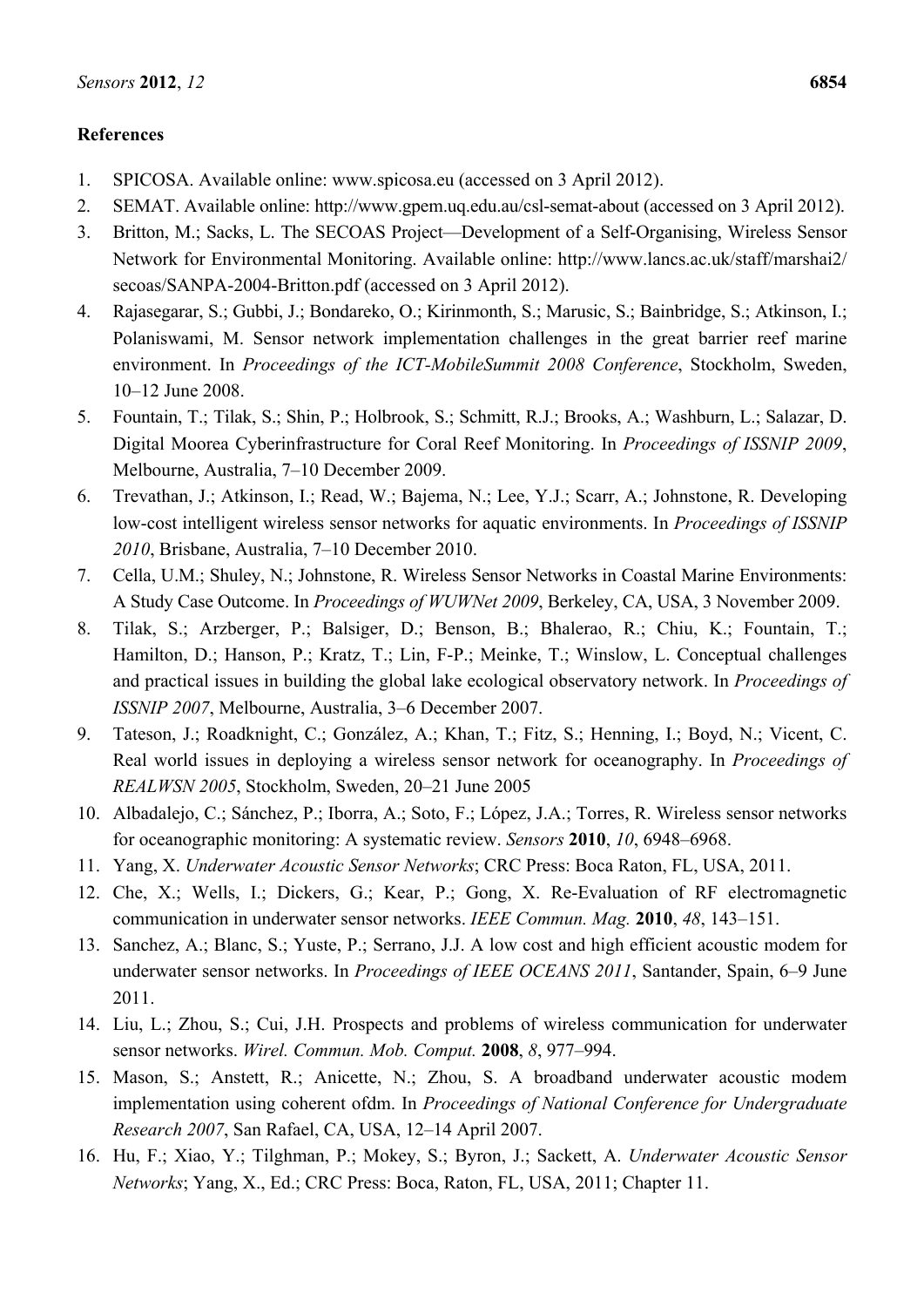- 17. Benson, B.; Chang, G.; Manov, D.; Graham, B.; Kastner, R. Design of a low-cost acoustic modem for moored oceanographic applications. In *Proceedings of Workshop on Underwater Networks 2006*, Los Angeles, CA, USA, 25 September 2006.
- 18. AM-300 Acoustic Modem. Available online: http://www.seascape.nl/media/TRT/am-300-acousticmodem.pdf (accessed on 3 April 2012).
- 19. Freitag, L.; Grund, M.; Singh, S.; Partan, J.; Koski, P.; Ball, K. The WHOI Micro-modem: An acoustic communications and navigation system for multiple platforms. Woods hole oceanographic institution. In *Proceedings of IEEE OCEANS 2005*, Washington, DC, USA, 18–23 September 2005.
- 20. Benson, B.; Li. Y.; Faunce, B.; Domond, D.; Kimball, D.; Schurgers, C. Design of a low-cost, underwater acoustic modem for short-range sensor networks. *IEEE Embed. Syst. Lett.* **2010**, *2*, 58–61.
- 21. Wills, J.; Ye, W.; Heidemann, J. Low-power acoustic modem for dense underwater sensor networks. In *Proceedings of Workshop on Underwater Networks 2006*, Los Angeles, CA, USA, 25 September 2006.
- 22. Parsons, G.; Peng, S.; Dean, A.G. Short paper: An ultrasonic communication system for biotelemetry in extremely shallow waters. In *Proceedings of Workshop on Underwater Networks 2008*, San Francisco, CA, USA, 15 September 2008.
- 23. Schurgers, C.; Tsiatsis, V.; Ganeriwal, S.; Srivastava, M. Optimizing sensor networks in the energy-latency-density design space. *IEEE Trans. Mob. Comput.* **2002**, *1*, 70–80.
- 24. Harris, A.F., III; Stojanovic, M.; Zorzi, M. When underwater acoustic nodes should sleep with one eye open: Idle-time power management. In *Proceedings of Workshop on Underwater Networks 2006*, Los Angeles, CA, USA, 25 September 2006.
- 25. Sanchez, A.; Blanc, S.; Yuste, P.; Serrano, J.J. RFID based acoustic wake-up system for underwater sensor networks. In *Proceedings of the 8th International Conference on Mobile Ad Hoc and Sensors Systems (MASS)*, Valencia, Spain, 17–22 October 2011.
- 26. Pletcher, N.; Gambini, S.; Rabaey, J.M. A 2 GHz 52 μW wake-up receiver with −72 dbm sensitivity using uncertain-IF architecture. In *Proceedings of IEEE ISSCC 2008*, San Francisco, CA, USA, 3–7 February 2008.
- 27. Durante, M.S.; Mahlknecht, S. An ultra low power wakeup receiver for wireless sensor nodes. In *Proceedings of Conference on Sensor Technologies and Applications 2009*, Athens/Glyfada, Greece, 18–23 June 2009.
- 28. Ansari, J.; Pankin, D.; Mähönen, P. Radio-triggered wake-ups with addressing capabilities for extremely low power sensor network applications international. *J. Wirel. Inf. Netw.* **2008**, *16*, 118–130.
- 29. Chirdchoo, N.; Soh, W.S.; Chua, K. Aloha-based MAC protocols with collision avoidance for underwater acoustic networks. In *Proceedings of the 26th IEEE International Conference on Computer Communications*, Anchorage, Alaska, USA, 6–12 May 2007.
- 30. IEEE Computer Society. Part 15.4: Wireless Medium Access Control and Physical Layer. Specifications for Low Rate Wireless Personal Area Networks (LR-WPAN). Available online: http://profsite.um.ac.ir/~hyaghmae/ACN/WSNMAC1.pdf (accessed on 3 April 2012).